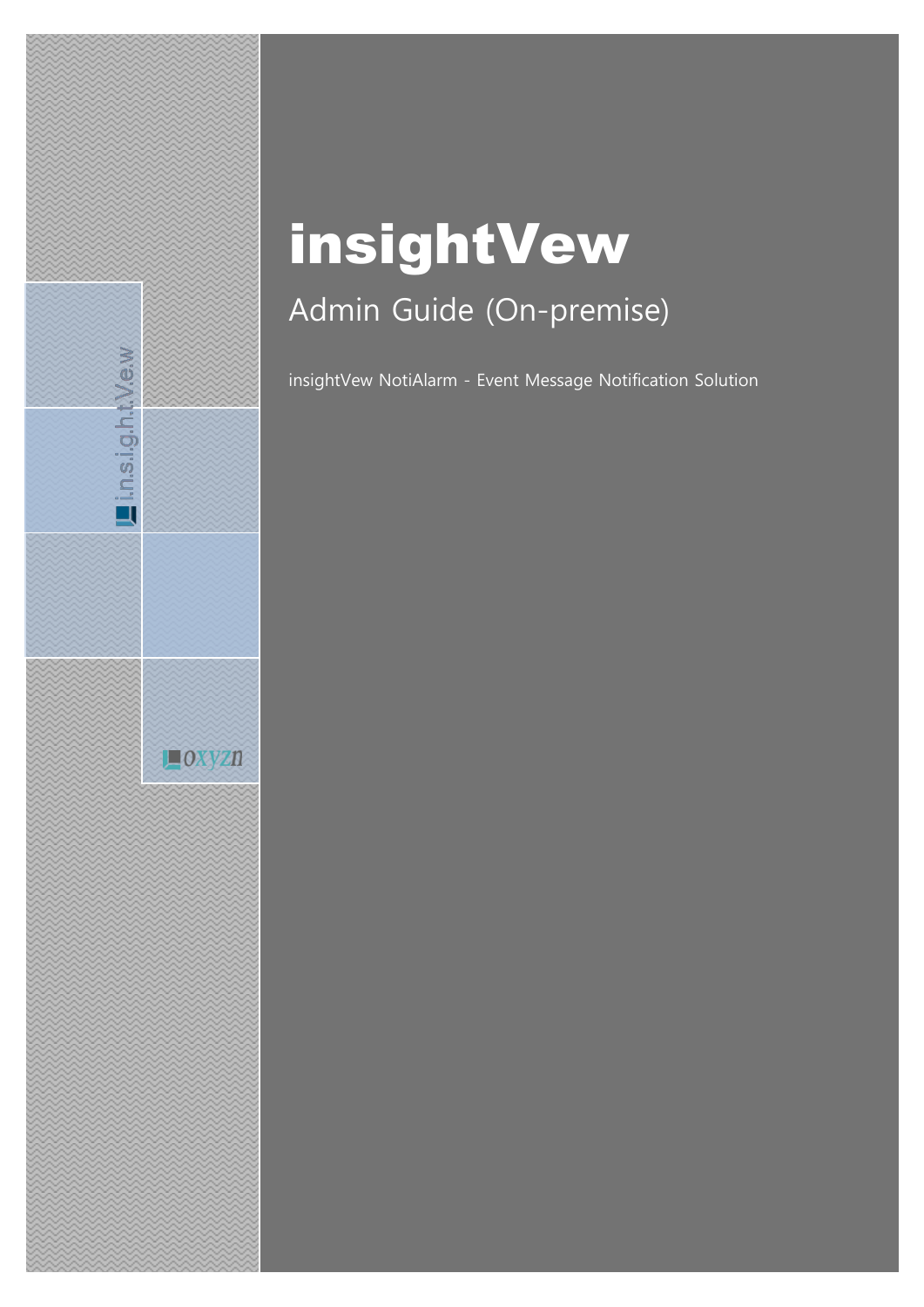# **Contents**

| 1.               |  |
|------------------|--|
| 2.               |  |
| 2.1.             |  |
| 2.2.             |  |
| 3.               |  |
| 3.1.             |  |
| 3.2.             |  |
| 3.3.             |  |
| 3.4.             |  |
| 3.5.             |  |
| 4.               |  |
| 4.1.             |  |
| 4.1.1.           |  |
| 4.1.2.           |  |
| 4.1.3.           |  |
| 4.2.             |  |
| 4.2.1.           |  |
| 4.2.2.           |  |
| 4.2.3.<br>4.2.4. |  |
| 4.3.             |  |
| 4.3.1.           |  |
| 4.3.2.           |  |
| 4.4.             |  |
| 4.4.1.           |  |
| 4.4.2.           |  |
| 4.4.3.           |  |
| 4.5.             |  |
| 4.6.             |  |
| 4.6.1.           |  |
| 4.6.2.           |  |
|                  |  |
|                  |  |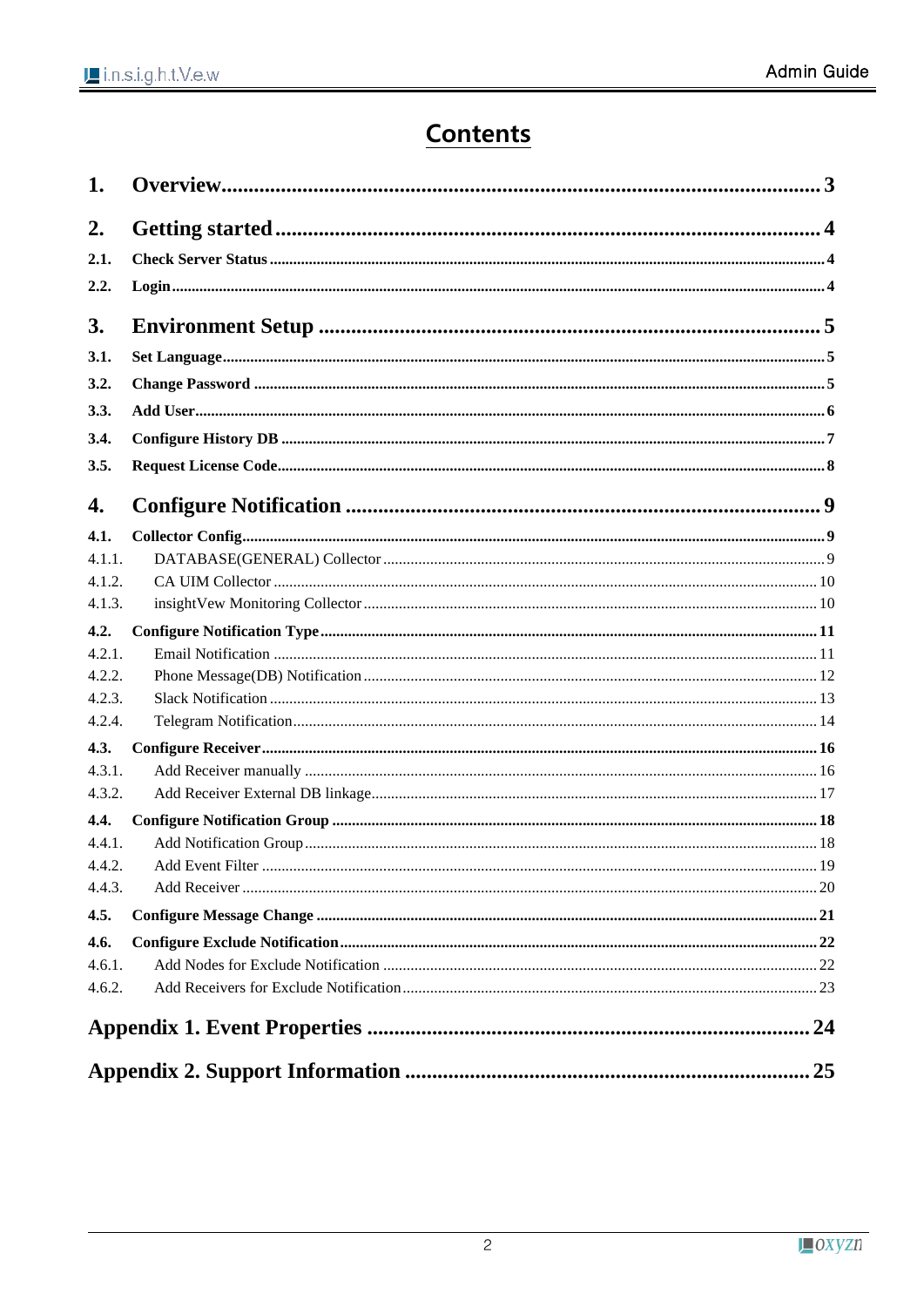# <span id="page-2-0"></span>**1. Overview**

The 'insightVew NotiAlarm' product is a failure event notification management solution and supports to notify the operation manager and manager of failure event messages by text message or e-mail in connection with various other management solutions.

It is provided on SaaS or On-premise.



- The main features are as follows:
	- ✓ Integration of failure event messages from other management solutions
	- ✓ Flexible configuration settings according to customers' different environments
	- ✓ Setting up notification groups according to various conditions
	- ✓ Manage notification exclusion settings by target node and recipient
	- ✓ Short/long message, email, Slack, Telegram, etc. notification support
	- $\checkmark$  HTML template file reflection support for email notification
	- ✓ Multi-language (English, Korean) support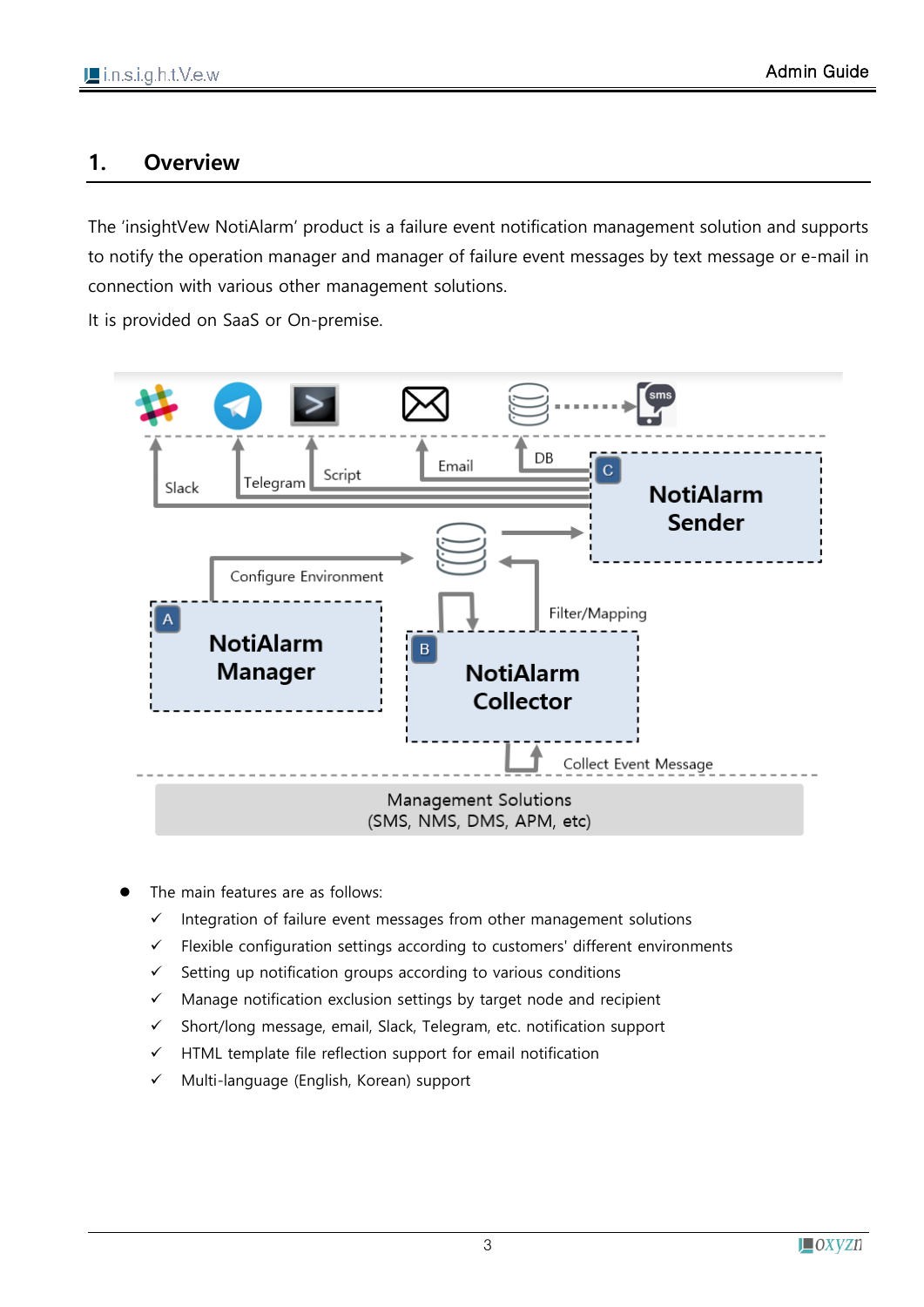# <span id="page-3-0"></span>**2. Getting started**

## <span id="page-3-1"></span>**2.1. Check Server Status**

Check the insightVew NotiAlarm Server's status as follows.

## # cd <installed directory>

# ./inaserver.sh status

| 구분                  | 명령어                     | 비고 |
|---------------------|-------------------------|----|
| Check Status        | # ./inaserver.sh status |    |
| <b>Start Server</b> | # ./inaserver.sh start  |    |
| Stop Server         | # ./inaserver.sh stop   |    |

# <span id="page-3-2"></span>**2.2. Login**

You can access insightVew NotiAlarm Console with web browser. Login with the administrator of solution user id(admin).

| <b>URL Address</b>                    |  |
|---------------------------------------|--|
| http:// <server ip="">:29091</server> |  |

\* The default port can be changed.

|       | Password(default) |  |
|-------|-------------------|--|
| admin | admin1!           |  |

\* The default password can be changed after login.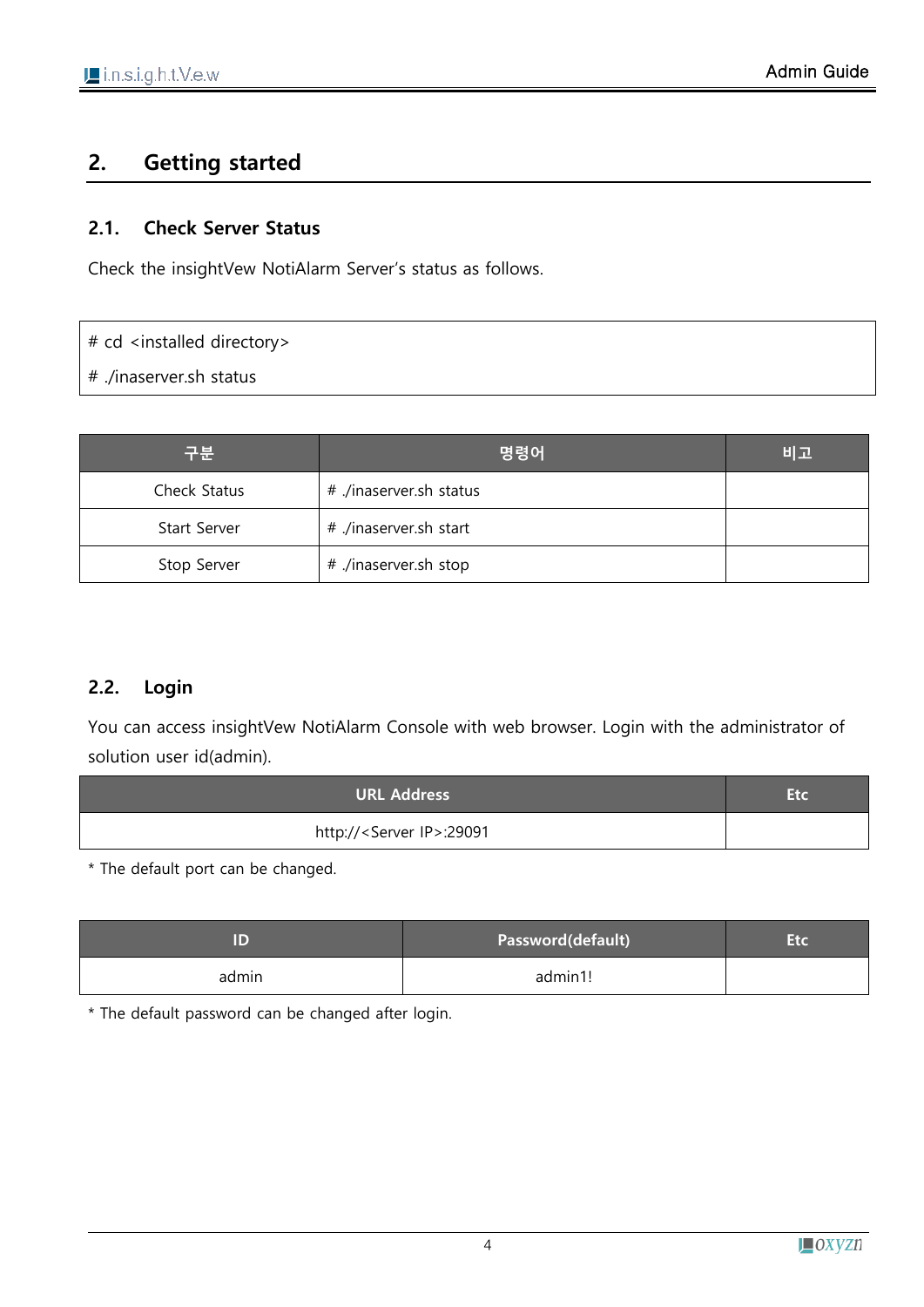# <span id="page-4-0"></span>**3. Environment Setup**

#### <span id="page-4-1"></span>**3.1. Set Language**

The display language of the logged in id can be set as shown below. After setting and logging in again, the menu will be displayed to the set language.

① After logging in, click the login account area on the upper right and select '**Settings**' menu.



② Select the display language in the setting pop-up window.

| LANGUAGE | English |  |
|----------|---------|--|
|          | 한글      |  |
|          | English |  |
|          |         |  |

## <span id="page-4-2"></span>**3.2. Change Password**

Set the password for the user id you logged in as shown below.

- ① After logging in, click the login account area on the upper right and select '**Password**' menu.
- ② Change the password in the setting pop-up window.

| <b>PASSWORD CHANGE</b> |               | ×     |
|------------------------|---------------|-------|
| ID<br><b>PASSWORD</b>  | admin<br>     |       |
|                        | <b>CHANGE</b> |       |
|                        |               | CLOSE |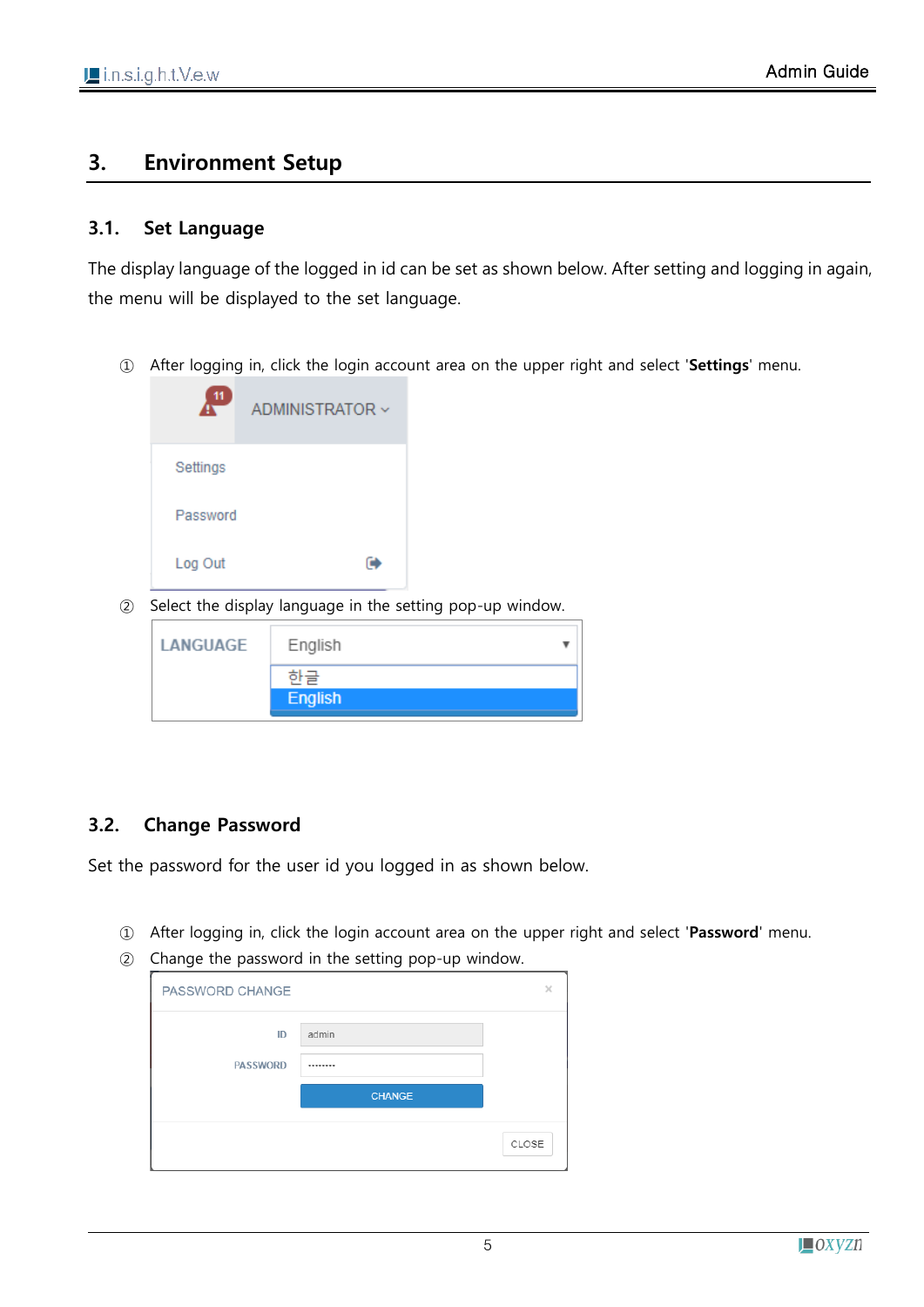#### <span id="page-5-0"></span>**3.3. Add User**

The 'insightVew NotiAlarm' product allows you to separately manage notification settings for each user. In other words, various notification setting information is managed separately for each user. Add user as follows. If you want to grant administrative rights such as 'ACCOUNT' and 'ENVIRONMENT' menu, create with 'ADMIN' rights when adding users.

① Click the '**MANAGE> ACCOUNT**' menu.



② Click the '**+**' menu on right upper.

| Chek the Tribita of Hylit appel.<br><b>USER CONFIG Settings</b> |  |
|-----------------------------------------------------------------|--|
| <b>USER</b> User                                                |  |

③ Add the user in the 'Add' pop-up window. Assign '**ADMIN**' or '**MANAGER**' for privilege in the 'ROLE' field. If you assign it as 'ADMIN', you have administrative privileges on the 'ACCOUNT' and 'ENVIRONMENT' menu.

| <b>ADD</b>         |              | $\times$ |
|--------------------|--------------|----------|
| ID                 |              |          |
| <b>USERNAME</b>    |              |          |
| <b>PASSWORD</b>    |              |          |
| <b>ROLE</b>        | v            |          |
| LANGUAGE           | $\checkmark$ |          |
| <b>DESCRIPTION</b> |              |          |
|                    | <b>ADD</b>   |          |
|                    |              | CLOSE    |

\* Note: All Notification Config are managed separately for each user.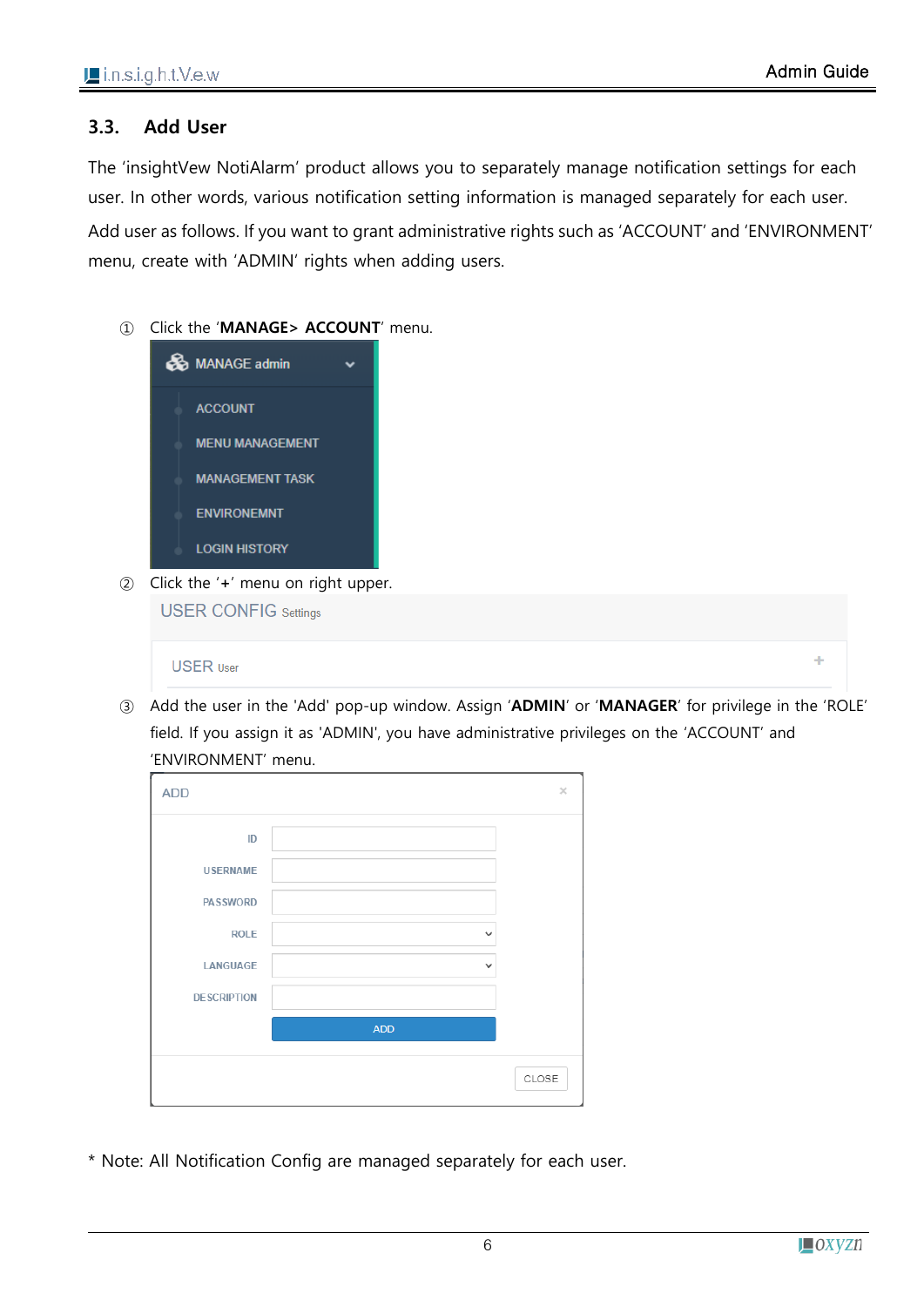# <span id="page-6-0"></span>**3.4. Configure History DB**

Configure history DB so that search data and 3'rd products can be utilized through database connection. The history DB supports MySQL, SQL Server, Oracle, PostgreSQL and so on. Before configre it, it is necessary to create the table by executing the sql file corresponding to the database type.

<installed directory>/sql/<db type>-ina-create.sql

The history DB is configured as below.

- ① Click the '**MANAGE> ENVIRONMENT**' menu.
- ② In the '**HISTORY DB**' tab, input information for the database and enable '**USE**' option.

| <b>LICENSE</b><br><b>HISTORY DB</b> |                                         |  |
|-------------------------------------|-----------------------------------------|--|
| <b>HISTORY DB SETTING Database</b>  |                                         |  |
| <b>USE</b>                          |                                         |  |
| <b>DB TYPE</b>                      | <b>MySQL</b><br>$\overline{\mathbf{v}}$ |  |
| <b>SERVER IP</b>                    | <b>Carlos Constitute Sale</b>           |  |
| <b>PORT</b>                         | 3306                                    |  |
| <b>DATABASE</b>                     | $\sim$                                  |  |
| <b>SID</b>                          |                                         |  |
| <b>CharSet</b>                      | utf8                                    |  |
| ID                                  | <b>Company</b>                          |  |
| <b>PASSWORD</b>                     |                                         |  |
| <b>TIMEOUT(sec)</b>                 | $\overline{5}$                          |  |
| <b>RETRY</b>                        | $\overline{2}$                          |  |
|                                     |                                         |  |
|                                     | <b>SAVE</b>                             |  |

The InsightVew NotiAlarm product is connected with database through JDBC, and the following JDBC driver file and additional setting are required depending on the type of database to be linked.

| <b>Database</b>  | <b>JDBC Driver File</b>            | <b>Etc</b> |
|------------------|------------------------------------|------------|
| Oracle           | ojdbc6.jar                         |            |
| D <sub>B</sub> 2 | db2jcc4.jar, db2jcc_license_cu.jar |            |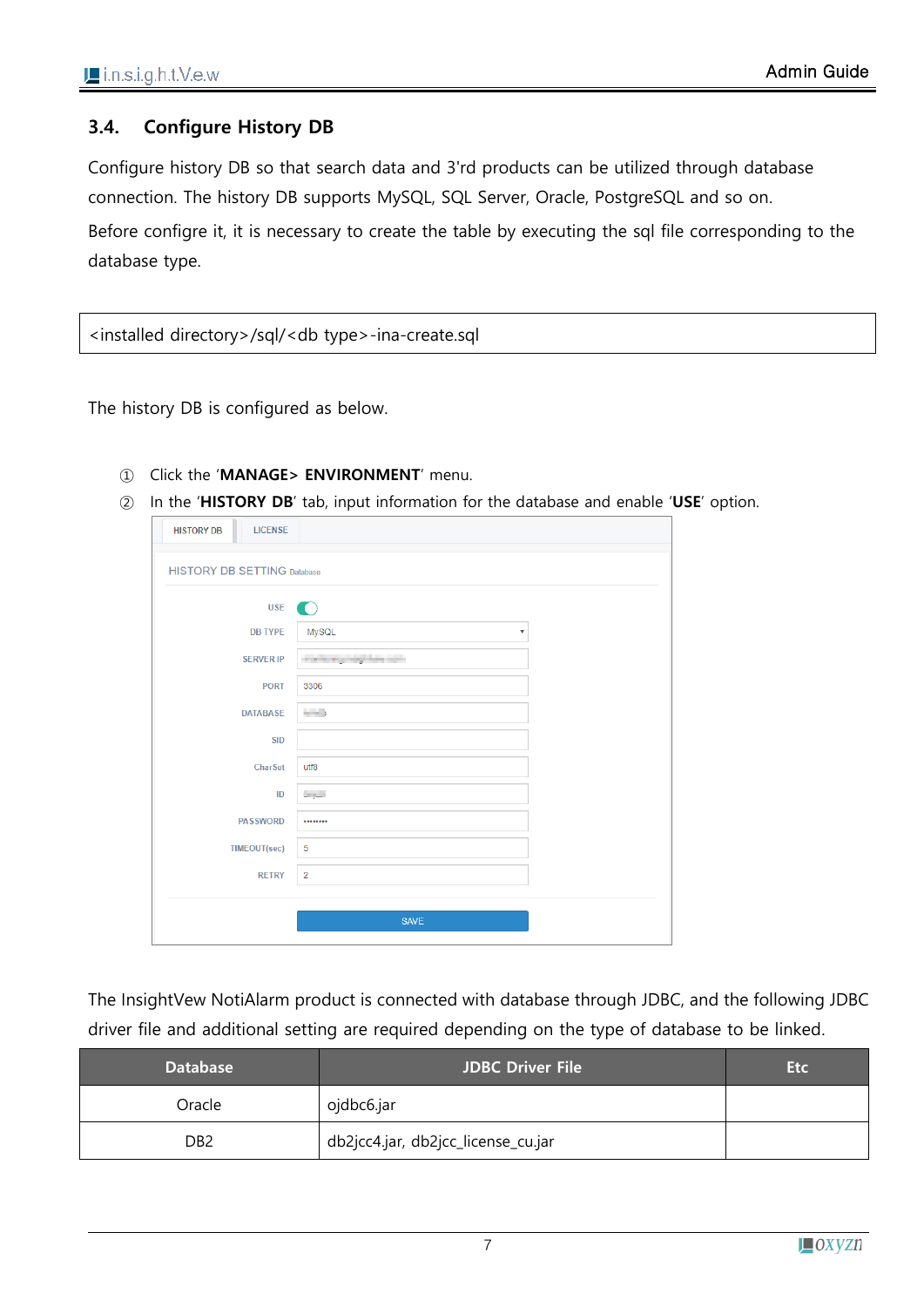If you are using an Oracle or DB2 database, set up JDBC server additionally as follows.

① Copy the above JDBC Driver file to the following directory.

<installed directory>/jdbc/

<installed directory>/tomcat/lib/

② Uncomment the corresponding database driver information in the JDBC configuration file.

<installed directory>/jdbc/jdbcenv.cfg

- ③ Restart the JDBC server and Tomcat server as follows.
	- # cd <installed directory>/jdbc
	- # ./jdbcctl.sh stop; ./jdbcctl.sh start
	- # cd <installed directory>/tomcat/bin
	- # ./shutdown.sh; ./startup.sh

# <span id="page-7-0"></span>**3.5. Request License Code**

You can request license code with the number of nodes and server key value.

- ① Click the '**MANAGE> ENVIRONMENT**' menu.
- ② In the '**LICENSE**' tab, copy the '**SERVER KEY**' value and send to use when request license code.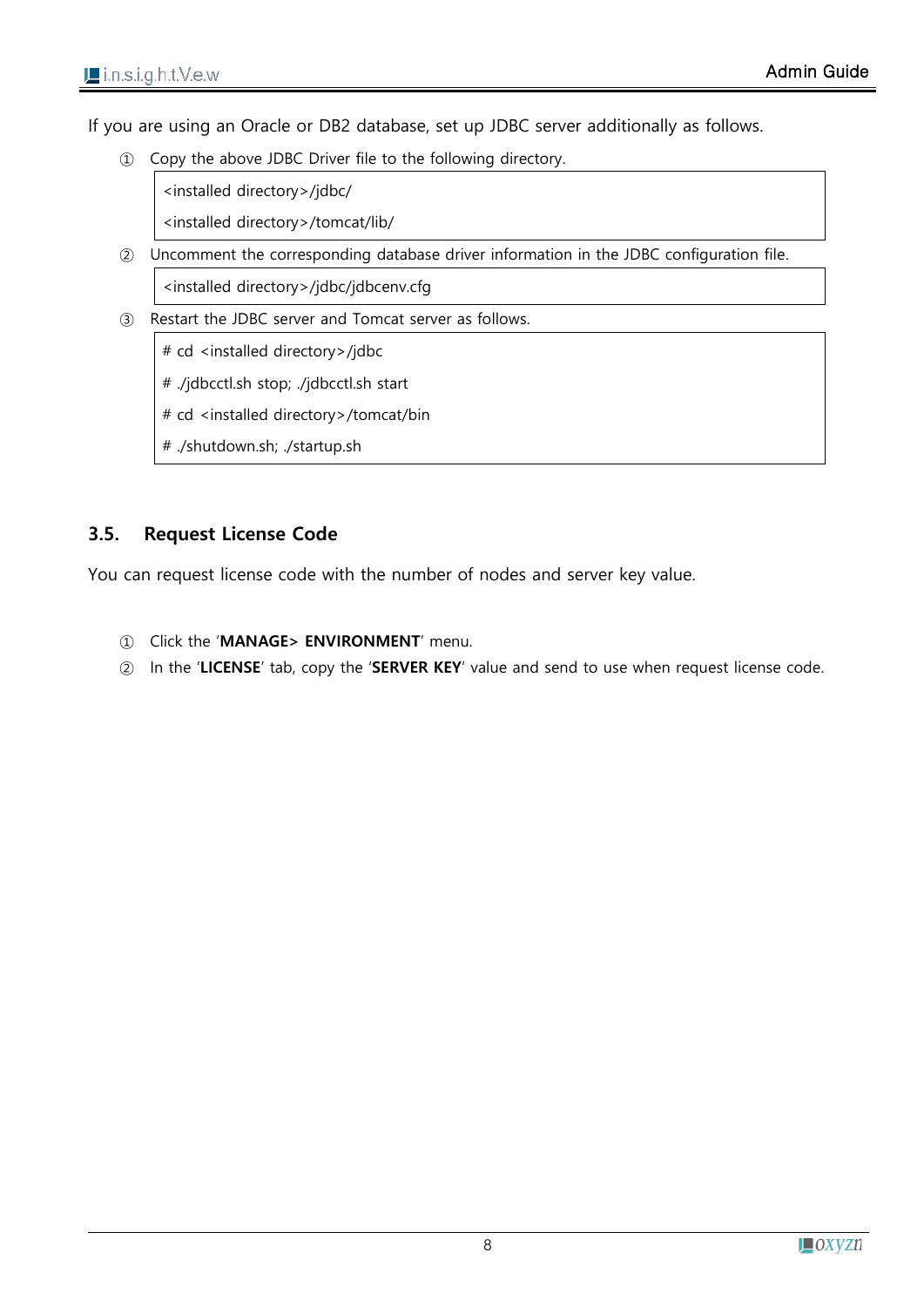# <span id="page-8-0"></span>**4. Configure Notification**

# <span id="page-8-1"></span>**4.1. Collector Config**

The Collector is responsible for getting fault event data from other management solutions. Because various notification settings are made based on the collected failure event data, you need to set up the collector information first.

The CA UIM and insightVew Monitoring solution interworking is set in the corresponding tab, and other general management solutions are set in the 'DATABASE(GENERAL)' tab.

# <span id="page-8-2"></span>**4.1.1. DATABASE(GENERAL) Collector**

Set the 'DATABASE(GENERAL)' collector information as shown below.

#### ① Click the '**CONFIG> COLLECTOR CONFIG**' menu.



② In the '**DATABASE(GENERAL)**' tab, input information for the collector and enable '**USE**' option.

| <b>Main Item</b>    | <b>Description</b>                                                                                                             | <b>Etc</b>      |
|---------------------|--------------------------------------------------------------------------------------------------------------------------------|-----------------|
| <b>QUERY SQL</b>    | See 'SAMPLE SQL' for the SQL syntax for getting failed event<br>data.<br>*Note: The display column name must be kept the same. | <b>REQUIRED</b> |
| <b>WHERE CLAUSE</b> | Enter when a WHERE clause is required in addition to the<br>'QUERY SQL' syntax.                                                |                 |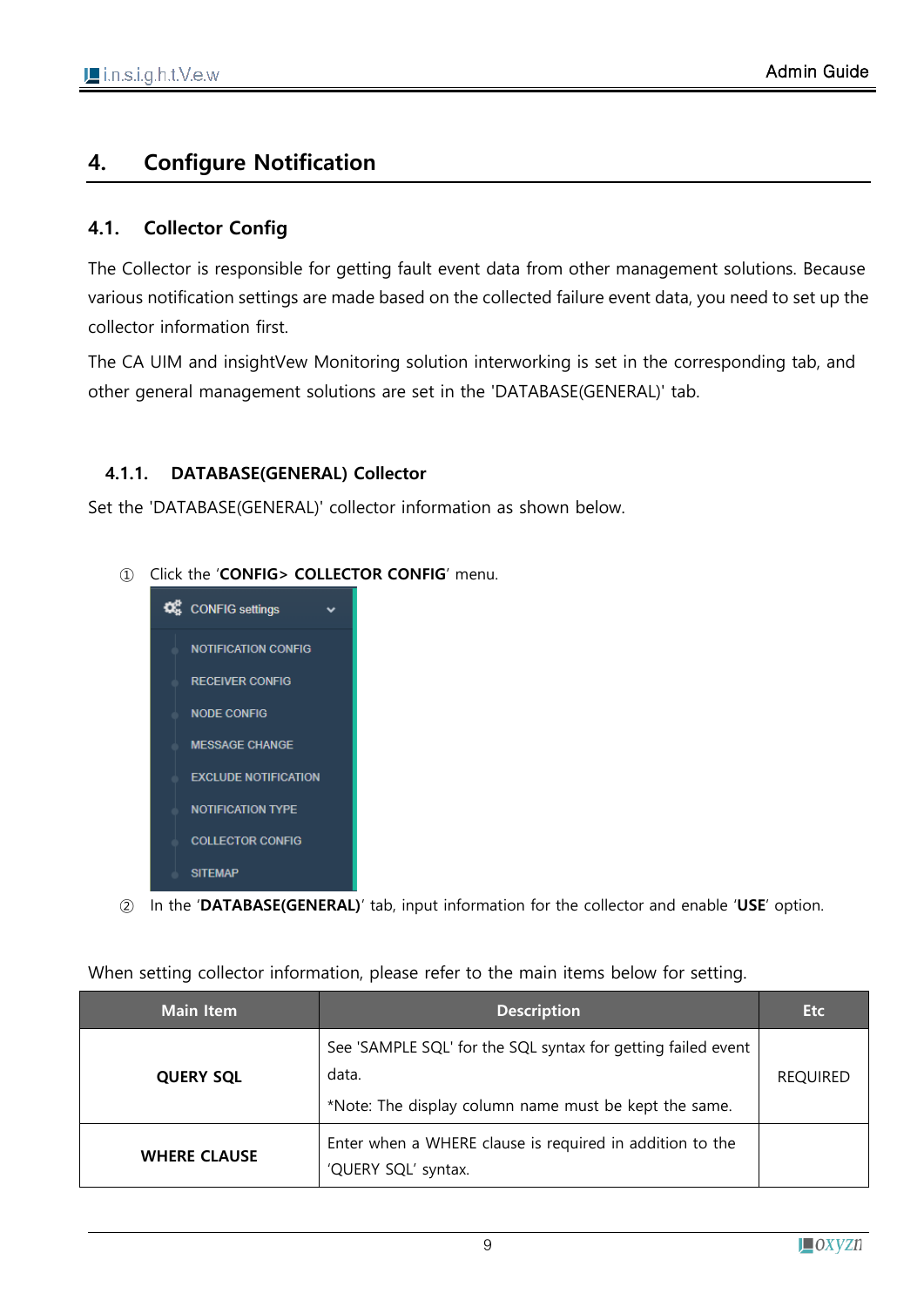| <b>RECENT COLUMN/TYPE</b>     | When executing the 'QUERY SQL' statement, specify the<br>column and type to classify the latest data.                                                                                              | <b>REQUIRED</b> |
|-------------------------------|----------------------------------------------------------------------------------------------------------------------------------------------------------------------------------------------------|-----------------|
| <b>SEVERITY VALUE MAPPING</b> | The 'insightVew NotiAlarm' manages the severity as<br>'CRITICAL', 'WARNING', and 'INFO' values. Therefore, the<br>'SEVERITY' column value must be mapped with the<br>corresponding severity value. | <b>REQUIRED</b> |
| <b>STATUS VALUE MAPPING</b>   | The 'insightVew NotiAlarm' manages the status as 'OPEN',<br>'CLOSE' values. Therefore, the 'STATUS' column value must<br>be mapped with the corresponding status value.                            | <b>REQUIRED</b> |

## <span id="page-9-0"></span>**4.1.2. CA UIM Collector**

Set the 'CA UIM' collector information as shown below.

- ① Click the '**CONFIG> COLLECTOR CONFIG**' menu.
- ② In the '**CA UIM**' tab, input information for the collector and enable '**USE**' option.

When setting collector information, please refer to the main items below for setting.

| <b>Main Item</b>    | <b>Description</b>                                                                                            | <b>Etc</b> |
|---------------------|---------------------------------------------------------------------------------------------------------------|------------|
| <b>WHERE CLAUSE</b> | Enter when a WHERE clause is required in addition to the<br>'QUERY SQL' syntax for getting failed event data. |            |

#### <span id="page-9-1"></span>**4.1.3. insightVew Monitoring Collector**

Set the 'insightVew Monitoring' collector information as shown below.

- ① Click the '**CONFIG> COLLECTOR CONFIG**' menu.
- ② In the '**insightVew Monitoring**' tab, input information for the collector and enable '**USE**' option.

| <b>Main Item</b>    | <b>Description</b>                                                                                            | <b>Etc</b> |
|---------------------|---------------------------------------------------------------------------------------------------------------|------------|
| <b>WHERE CLAUSE</b> | Enter when a WHERE clause is required in addition to the<br>'QUERY SQL' syntax for getting failed event data. |            |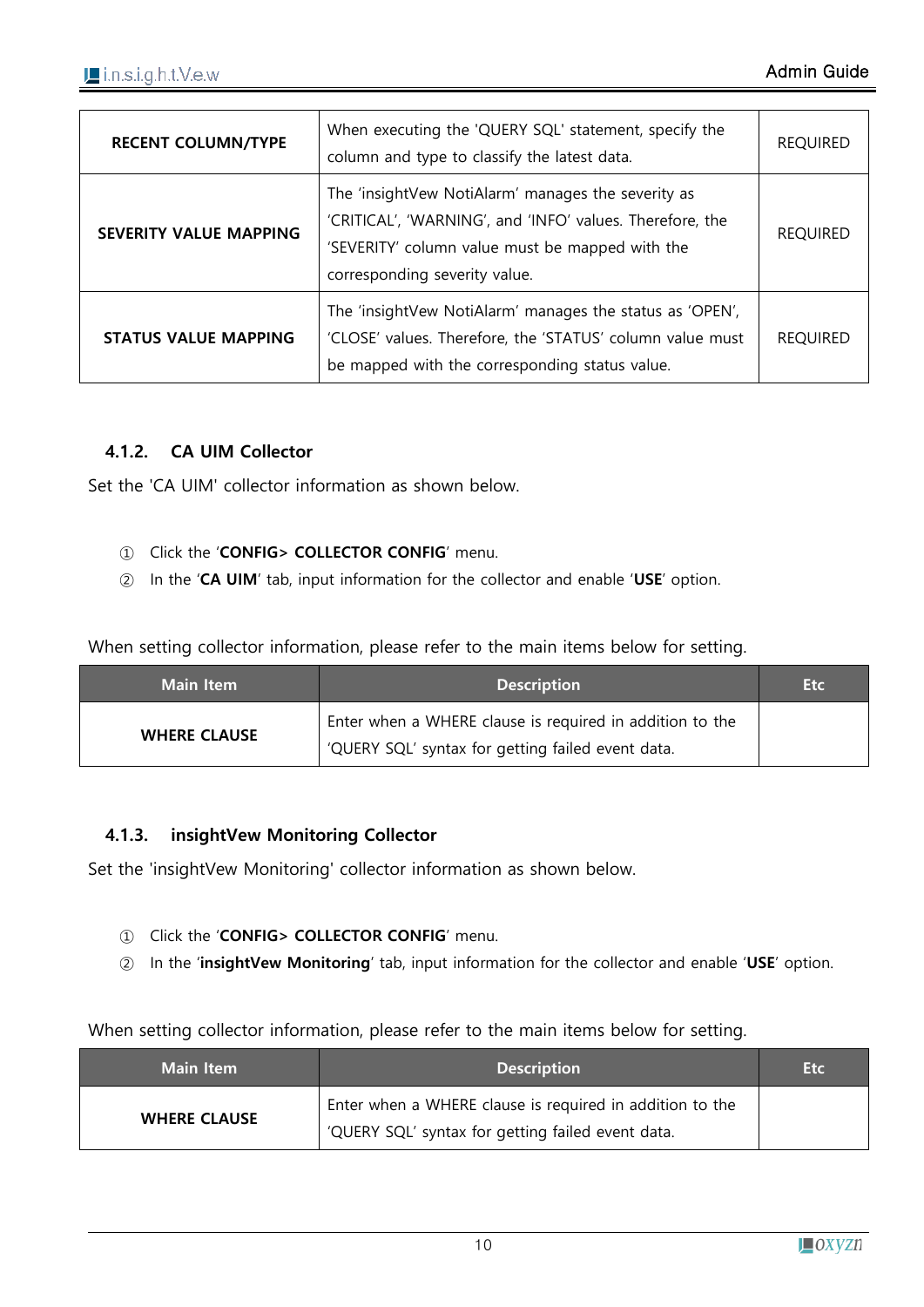## <span id="page-10-0"></span>**4.2. Configure Notification Type**

Configure notification types to notify users of fault messages that collected from collectors. The notification types support email, phone message(DB), slack, telegrams, and more.

#### <span id="page-10-1"></span>**4.2.1. Email Notification**

Configure the SMTP server information as follows so that fault messages are notified by email.

- ① Click the '**CONFIG> NOTIFICAITON TYPE**' menu.
- ② In the '**EMAIL**' tab, input information for the SMTP server and enable '**USE**' option.

| <b>USE</b>              | $\blacksquare$                                             |  |
|-------------------------|------------------------------------------------------------|--|
|                         |                                                            |  |
| <b>SEVERITY</b>         | CRITICAL V WARNING V INFO                                  |  |
| <b>SERVER IP</b>        | smtp.naver.com                                             |  |
| <b>PORT</b>             | 587                                                        |  |
| <b>ENCRYPTION</b>       | OTLS SSL N/A                                               |  |
| ID                      | police (processes)                                         |  |
| <b>PASSWORD</b>         |                                                            |  |
| <b>SENDER</b>           | polarity statement                                         |  |
| <b>SUBJECT FORMAT</b>   | [Shostname] Ssource Ssubsource 이벤트 (Salertgroup/Salertkey) |  |
| <b>SUBJECT ENCODING</b> | UTF-8                                                      |  |
| <b>CONTENT TYPE</b>     | text/html                                                  |  |
| <b>TEMPLATE</b>         | email_alarm.html                                           |  |
| <b>MAX REPEAT</b>       | 3                                                          |  |
| TIMEOUT(sec)            | $\overline{2}$                                             |  |
| <b>RETRY</b>            | $\overline{2}$                                             |  |
|                         |                                                            |  |

When setting information, please refer to the main items below for setting.

| <b>Main Item</b>      | <b>Description</b>                                                                                                                       | <b>Etc</b>      |
|-----------------------|------------------------------------------------------------------------------------------------------------------------------------------|-----------------|
| <b>SUBJECT FORMAT</b> | Sets the format of the string displayed in the email subject.<br>Can be used as event attribute variable value.                          | <b>REQUIRED</b> |
| <b>MAX REPEAT</b>     | Sets the maximum number of repetitions for an event that<br>occurs repeatedly. If the value is '0', only the first event is<br>notified. | <b>REQUIRED</b> |

The location of the email template file is as below and you can modify the content of the template file.

<installed directory>/bin/email\_alarm.html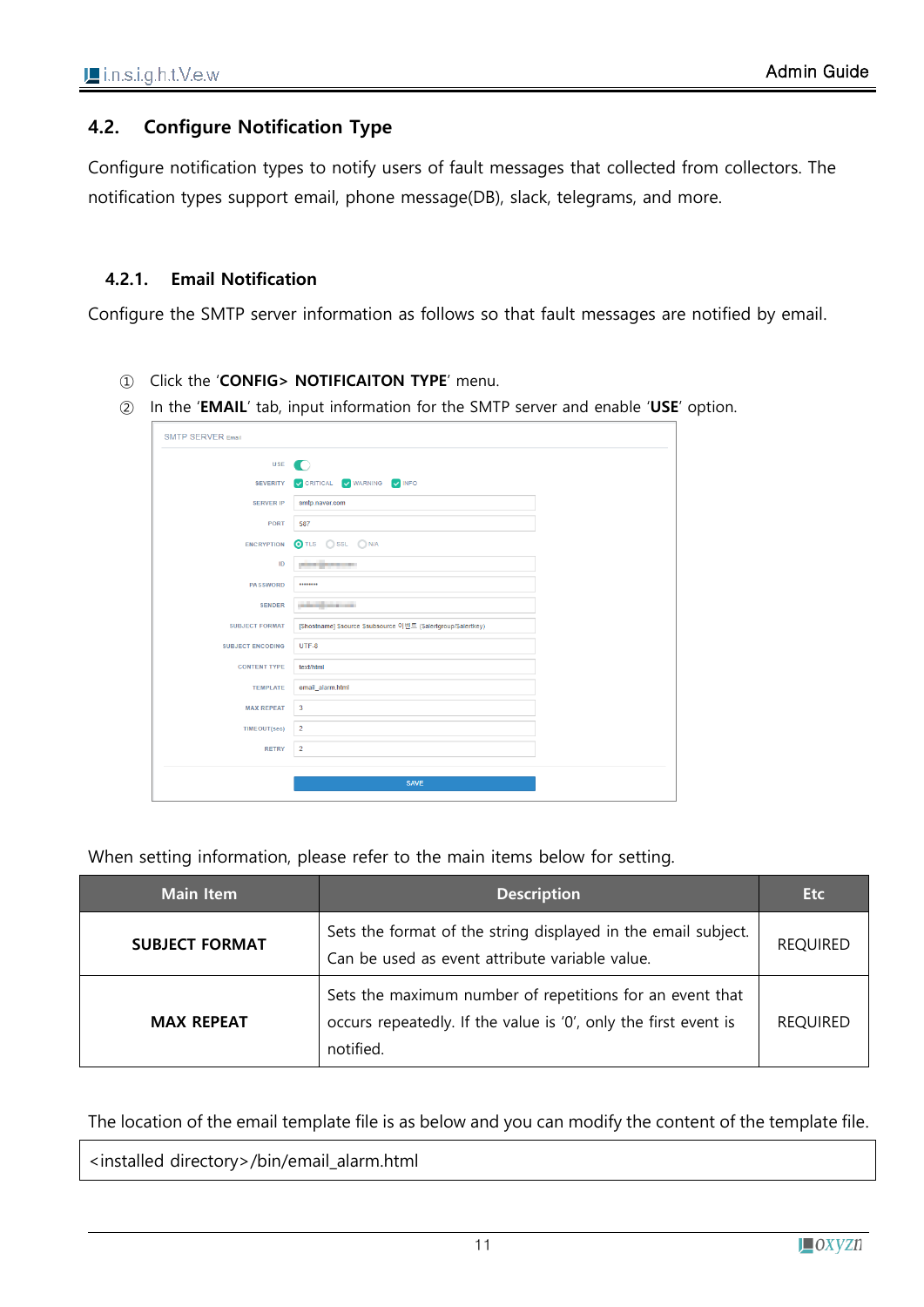#### <span id="page-11-0"></span>**4.2.2. Phone Message(DB) Notification**

Configure the database information and SQL statement to send fault messages to the database for phone message. If the database is Oracle or DB2, you need the JDBC server settings described above.

- ① Click the '**CONFIG> NOTIFICAITON TYPE**' menu.
- ② In the '**SMS(DB)**' tab, input information for the database, SQL statement and enable '**USE**' option.

| <b>EMAIL</b> | SMS(DB) | SLACK TELEGRAM        |                                                                                                      |  |
|--------------|---------|-----------------------|------------------------------------------------------------------------------------------------------|--|
| SMS DB SMS   |         |                       |                                                                                                      |  |
|              |         | USE O                 |                                                                                                      |  |
|              |         |                       | SEVERITY V CRITICAL V WARNING V INFO                                                                 |  |
|              |         | DB TYPE MySQL         | $\boldsymbol{\mathrm{v}}$                                                                            |  |
|              |         |                       | SERVER IP <b>The company of the company of the company of the company</b>                            |  |
|              |         | <b>PORT</b>           | <b>County</b>                                                                                        |  |
|              |         | <b>DATABASE</b>       |                                                                                                      |  |
|              |         | <b>SID</b>            | <b>College College</b>                                                                               |  |
|              |         | CharSet utf8          |                                                                                                      |  |
|              |         | ID                    | <b>CONTRACTOR</b>                                                                                    |  |
|              |         | <b>PASSWORD</b>       |                                                                                                      |  |
|              |         | <b>MESSAGE FORMAT</b> | [Shostname] Smessage                                                                                 |  |
|              |         | <b>SENDER</b>         |                                                                                                      |  |
|              |         | SMS SQL               | insert into SMSTABLE (severity, message, mobilenum) VALUES ('\$severity', '\$message', '\$receiver') |  |
|              |         |                       |                                                                                                      |  |
|              |         |                       |                                                                                                      |  |
|              |         |                       |                                                                                                      |  |
|              |         | SMS LENGTH 70         |                                                                                                      |  |
|              |         | SEND ALL <b>O</b>     |                                                                                                      |  |
|              |         | <b>LMS SQL</b>        |                                                                                                      |  |
|              |         |                       |                                                                                                      |  |
|              |         |                       |                                                                                                      |  |
|              |         | LMS LENGTH 140        |                                                                                                      |  |
|              |         | MAX REPEAT 2          |                                                                                                      |  |
|              |         | TIMEOUT(sec) 10       |                                                                                                      |  |
|              |         | RETRY 2               |                                                                                                      |  |
|              |         |                       |                                                                                                      |  |
|              |         |                       | SAVE                                                                                                 |  |

| <b>Main Item</b>      | <b>Description</b>                                                                                                                       | <b>Etc</b>      |
|-----------------------|------------------------------------------------------------------------------------------------------------------------------------------|-----------------|
| <b>MESSAGE FORMAT</b> | Sets the format of the string. Can be used as event attribute<br>variable value.                                                         | <b>REQUIRED</b> |
| <b>SEND ALL</b>       | Choose whether to notify the whole divided by the 'SMS<br>LENGTH' value.                                                                 |                 |
| <b>MAX REPEAT</b>     | Sets the maximum number of repetitions for an event that<br>occurs repeatedly. If the value is '0', only the first event is<br>notified. | <b>REQUIRED</b> |

- Note: If a '\$' character is included in the SQL syntax schema name, the variable mapped with the actual data is replaced with a '#' character as shown below.
	- When using general mapping variables: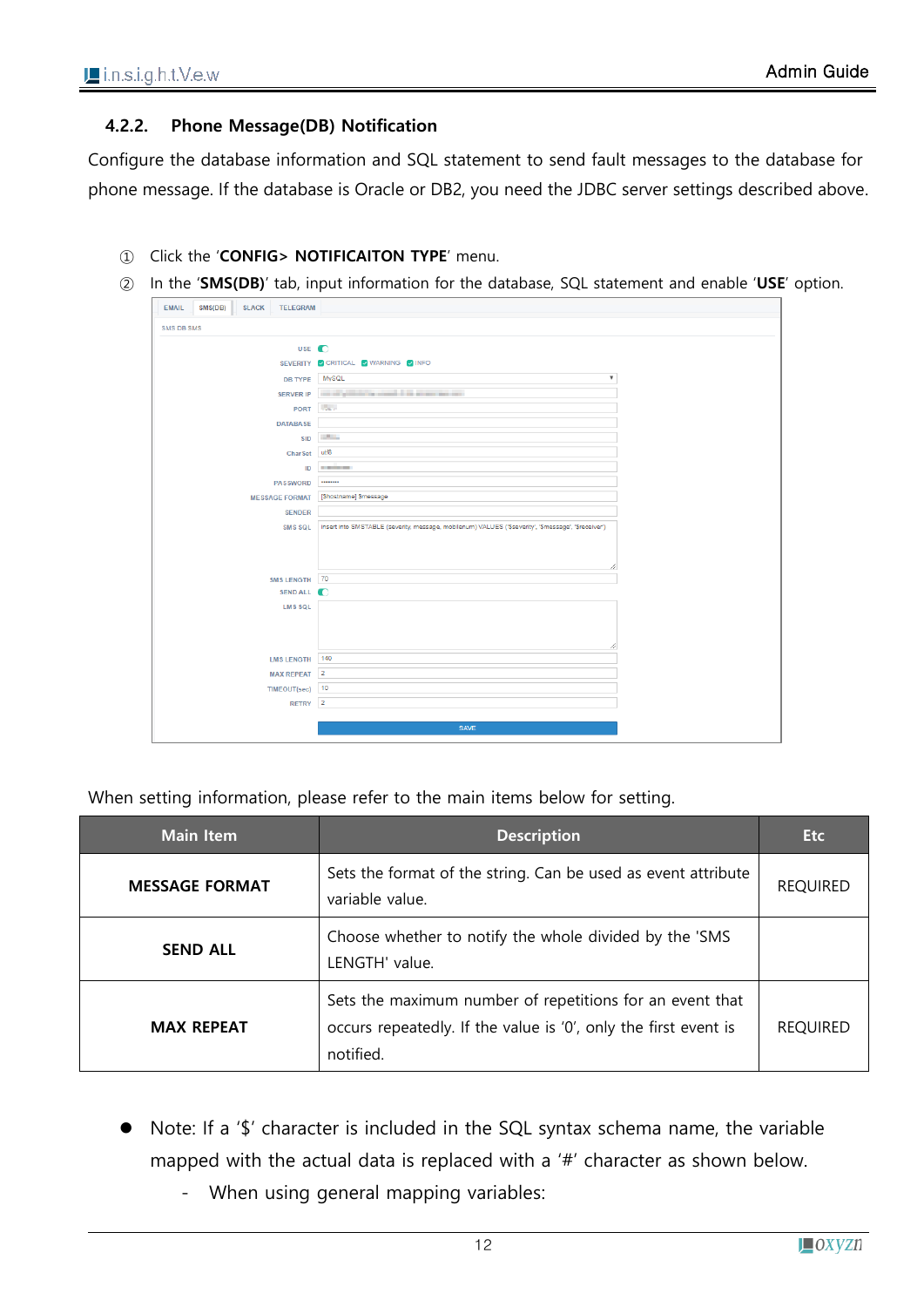insert into SMSTABLE (severity, message, mobilenum) VALUES ('\$severity', '\$message', '\$receiver')

When the schema name contains a '\$' character, replace to '#' character the mapping variable:

INSERT INTO OPS\$SMS.TSDGBM (COL1, COL2, COL3, COL4, COL5, COL6, COL7, COL8, COL9) VALUES ( lpad(OPS\$SMS.SQ\_DGBM02\_MSGID.NextVal,

20,'0'),lpad(OPS\$SMS.SQ\_DGBM02\_MSGID.NextVal,

20,'0'),'SMSSM00001','1','DGBMS','SM','#receiver','#severity','#message')

#### <span id="page-12-0"></span>**4.2.3. Slack Notification**

Configure the Slack information as follows so that fault messages are notified by Slack.

- ① Click the '**CONFIG> NOTIFICAITON TYPE**' menu.
- ② In the '**SLACK**' tab, input information for the Slack Channel, Webhook URL and enable '**USE**' option.

| <b>USE</b>            | n di ser                                     |  |
|-----------------------|----------------------------------------------|--|
| <b>SEVERITY</b>       | CRITICAL V WARNING V INFO                    |  |
| <b>CHANNEL NAME</b>   | <b><i>STATISTICS</i></b>                     |  |
| <b>Webhook URL</b>    | the country of the country of the country of |  |
| <b>MESSAGE FORMAT</b> | [\$hostname] \$message                       |  |
| <b>SEND CHANNEL</b>   | n and                                        |  |
| <b>MAX REPEAT</b>     | 10                                           |  |
| <b>TIMEOUT(sec)</b>   | 10                                           |  |
| <b>RETRY</b>          | $\overline{2}$                               |  |

| <b>Main Item</b>      | <b>Description</b>                                                               | <b>Etc</b>      |
|-----------------------|----------------------------------------------------------------------------------|-----------------|
| <b>MESSAGE FORMAT</b> | Sets the format of the string. Can be used as event attribute<br>variable value. | <b>REQUIRED</b> |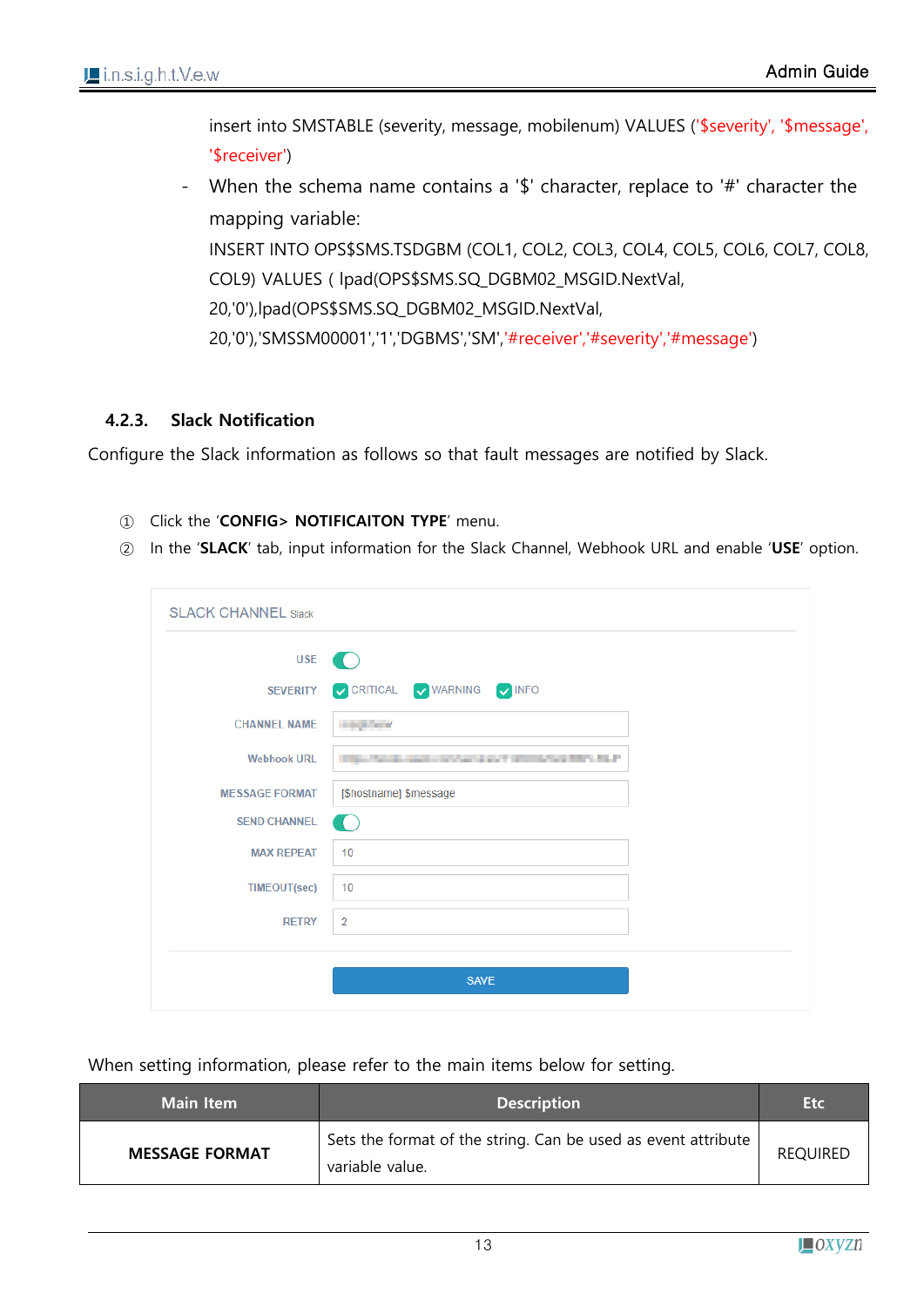| <b>SEND CHANNEL</b> | Choose whether to send notifications to channels in addition<br>to each recipient.                                                       |                 |
|---------------------|------------------------------------------------------------------------------------------------------------------------------------------|-----------------|
| <b>MAX REPEAT</b>   | Sets the maximum number of repetitions for an event that<br>occurs repeatedly. If the value is '0', only the first event is<br>notified. | <b>REQUIRED</b> |

In order to be notified to the Slack, you first need to create a Slack Channel and get its Channel Webhook URL information. Creating the Slack Channel and getting the Webhook URL is as follows.

- ① Create a workspace on the Slack website (http://slack.com).
- ② Log in to the workspace and create a channel with the 'Add a channel' menu.
- ③ Select 'Incoming webbook' from the bottom 'Apps' menu, then select the channel as Webbook in the 'Settings' menu and check the '**Webbook URL**' information.
- ④ Invite notification target users to the channel that you created and add them.

#### <span id="page-13-0"></span>**4.2.4. Telegram Notification**

Configure the Telegram information as follows so that fault messages are notified by Telegram. The notification destination is based on the Telegram ID of the user id.

- ① Click the '**CONFIG> NOTIFICAITON TYPE**' menu.
- ② In the '**TELEGRAM**' tab, input information for the Telegram Bot, Channel ID and enable '**USE**' option.

| <b>USE</b>            |                                        |
|-----------------------|----------------------------------------|
| <b>SEVERITY</b>       | CRITICAL V WARNING V INFO              |
| <b>BOT ID</b>         | <b>HOPPYRIN</b>                        |
| <b>BOT TOKEN</b>      | RESORT LARTER CLEOLER CONTROL POWERFUL |
| <b>MESSAGE FORMAT</b> | [\$hostname] \$message                 |
| <b>SEND CHANNEL</b>   |                                        |
| <b>CHANNEL ID</b>     | <b>CONTRACTOR</b>                      |
| <b>MAX REPEAT</b>     | 3                                      |
| <b>TIMEOUT(sec)</b>   | 10                                     |
| <b>RETRY</b>          | $\overline{2}$                         |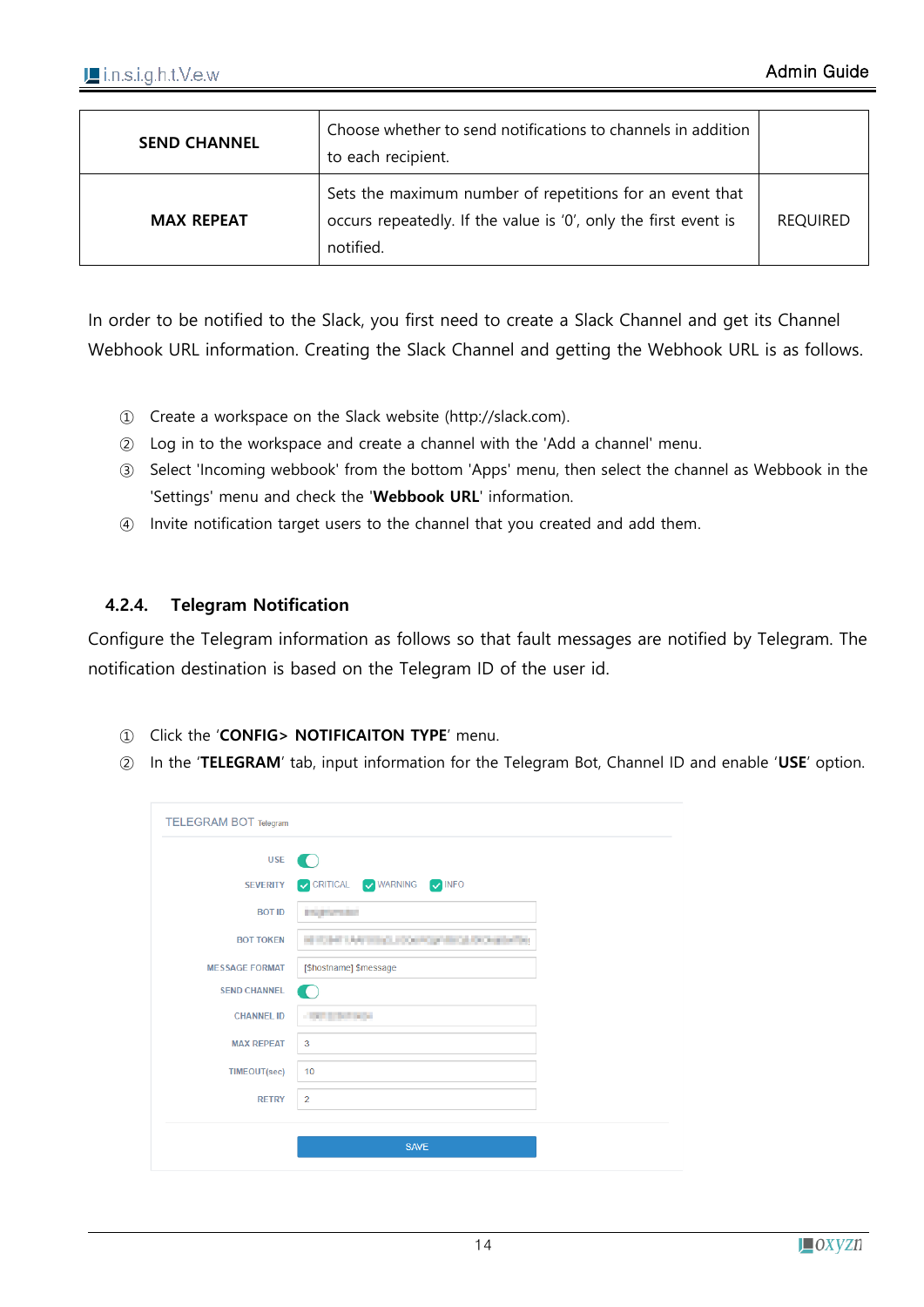When setting information, please refer to the main items below for setting.

| <b>Main Item</b>      | <b>Description</b>                                                                                                                       | <b>Etc</b>      |
|-----------------------|------------------------------------------------------------------------------------------------------------------------------------------|-----------------|
| <b>MESSAGE FORMAT</b> | Sets the format of the string. Can be used as event attribute<br>variable value.                                                         | <b>REQUIRED</b> |
| <b>SEND CHANNEL</b>   | Choose whether to send notifications to channels in addition<br>to each recipient.                                                       |                 |
| <b>MAX REPEAT</b>     | Sets the maximum number of repetitions for an event that<br>occurs repeatedly. If the value is '0', only the first event is<br>notified. | <b>REQUIRED</b> |

In order to be notified to the Telegram, you first need to create a Telegram Bot, Channel and get Bot Token and Channel ID information. Creating the Telegram Bot and getting the Channel ID is as follows.

- ① Install the Telegram App and use Botfather to create a Bot and check the bot ID and bot token values.
- ② Create a 'public' channel via the 'Create Channel' menu.
- ③ Add the bot you created on that channel as an administrator.
- ④ Enter the URL as below in your web browser and check the 'id' value in the result screen. https://api.telegram.org/bot<token>/sendMessage?chat\_id=@<channel name>&text=Hello
- ⑤ Set the 'id' value of the channel to the '**CHANNEL ID**' value and switch the channel to private.
- ⑥ Each notify target user searches for and adds the bot within the Telegram app and sends any message to the bot.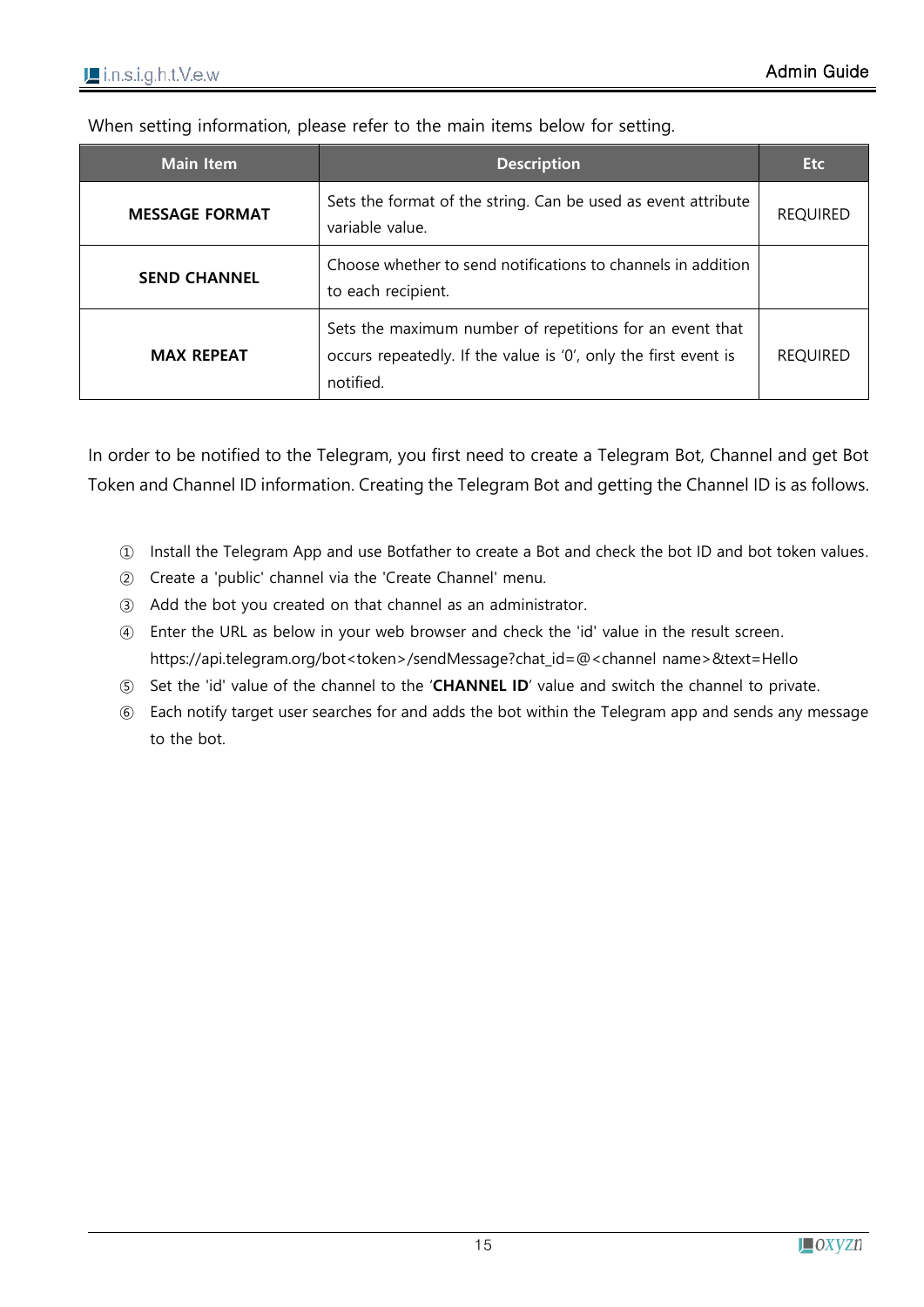$\Phi$ 

#### <span id="page-15-0"></span>**4.3. Configure Receiver**

Set the receiver to be notified of the event message. The receivers can be added manually or by linking external DB data.

#### <span id="page-15-1"></span>**4.3.1. Add Receiver manually**

Manual addition of receivers is set as follows.

- ① Click the '**CONFIG> RECEIVER CONFIG**' menu.
- ② Click the '**+**' menu on the right upper in '**RECEIVER LIST**' in the '**RECEIVER**' tab.

**RECEIVER LIST Notify** 

③ Set information of NAME, DEPARTMENT, PHONE, EMAIL, SLACK ID, TELEGRAM ID, and DESCRIPTION.

| <b>ADD</b>         |               | $\times$ |
|--------------------|---------------|----------|
| <b>NAME</b>        |               |          |
| <b>DEPARTMENT</b>  |               |          |
| <b>PHONE</b>       | 010-0000-0000 |          |
| <b>EMAIL</b>       |               |          |
| <b>SLACK ID</b>    |               |          |
| <b>TELEGRAM ID</b> |               |          |
| <b>DESCRIPTION</b> |               |          |
|                    | <b>ADD</b>    |          |
|                    |               | CLOSE    |

| <b>Main Item</b>   | <b>Description</b>                          | <b>Etc</b> |
|--------------------|---------------------------------------------|------------|
| <b>PHONE</b>       | Required to receive SMS notifications.      |            |
| <b>EMAIL</b>       | Required to receive EMAIL notifications.    |            |
| <b>SLACK ID</b>    | Required to receive SLACK notifications.    |            |
| <b>TELEGRAM ID</b> | Required to receive TELEGRAM notifications. |            |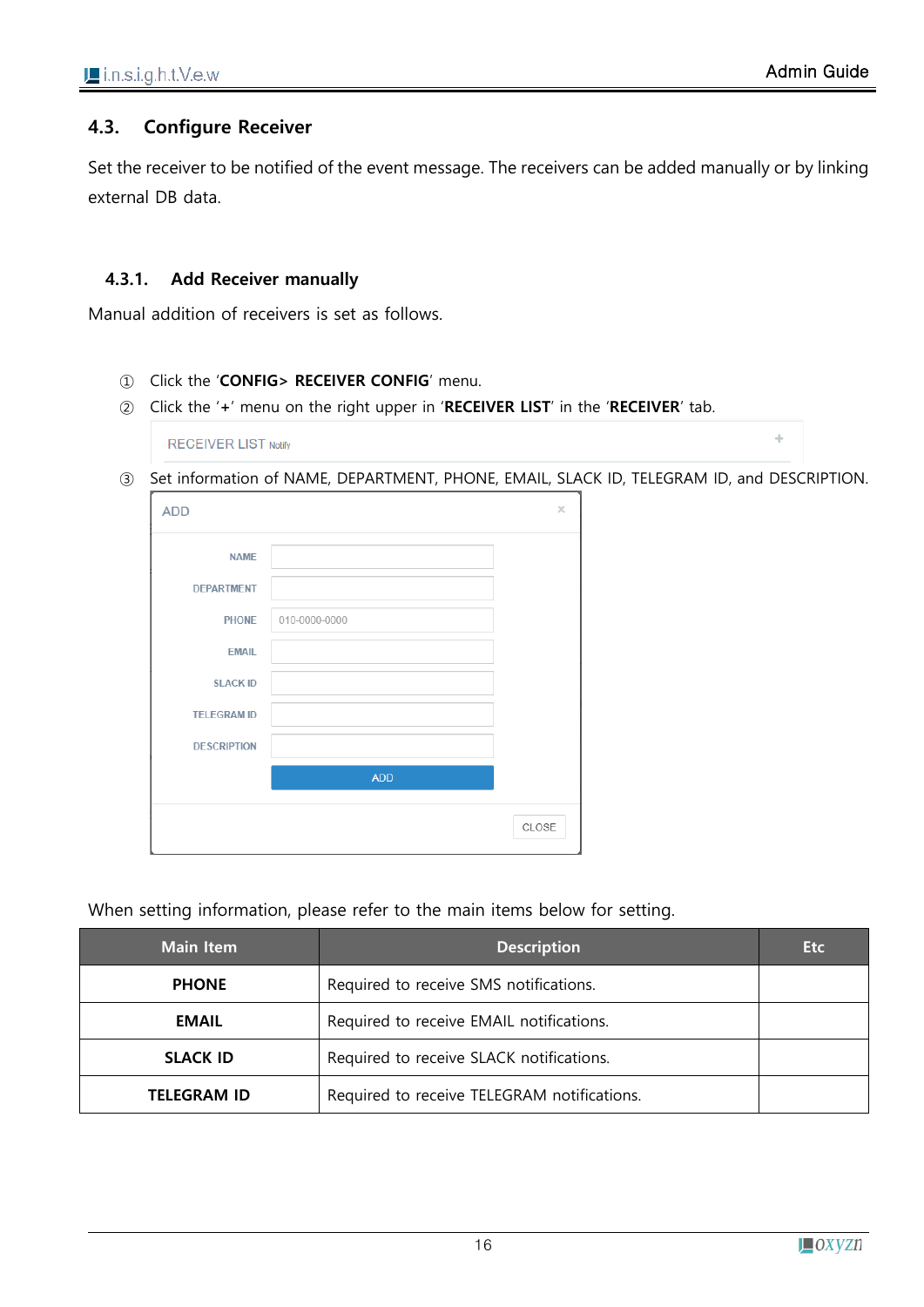#### <span id="page-16-0"></span>**4.3.2. Add Receiver External DB linkage**

To add receivers through an external DB connection, set as follows.

- ① Click the '**CONFIG> RECEIVER CONFIG**' menu.
- ② In the '**EXTERNAL QUERY**' tab, input information for the database and enable '**USE**' option.

| <b>RECEIVER</b><br><b>EXTERNAL QUERY</b> |                                                                                                                             |
|------------------------------------------|-----------------------------------------------------------------------------------------------------------------------------|
| <b>EXTERNAL SOURCE DB List</b>           |                                                                                                                             |
|                                          |                                                                                                                             |
| <b>USE</b>                               | m                                                                                                                           |
| <b>DB TYPE</b>                           | MySQL<br>$\checkmark$                                                                                                       |
| <b>SERVER IP</b>                         |                                                                                                                             |
| <b>PORT</b>                              |                                                                                                                             |
| <b>DATABASE</b>                          |                                                                                                                             |
| <b>SID</b>                               |                                                                                                                             |
| CharSet                                  | utf8                                                                                                                        |
| ID                                       |                                                                                                                             |
|                                          | <b>TEST</b>                                                                                                                 |
| <b>PASSWORD</b>                          |                                                                                                                             |
| QUERY SQL                                |                                                                                                                             |
|                                          |                                                                                                                             |
|                                          |                                                                                                                             |
| SAMPLE SQL                               | select CONCAT(CONCAT(LAST_NAME, 11), FIRST_NAME) AS NAME,<br>DEPARTMENT AS DEPT, MOBILE_PHONE AS PHONE, EMAIL AS EMAIL, "AS |
|                                          | SLACKID, " AS TELEGRAMID from CM_CONTACT                                                                                    |
|                                          |                                                                                                                             |
| TIMEOUT(sec)                             | $\sqrt{5}$                                                                                                                  |
| <b>RETRY</b>                             | $\overline{2}$                                                                                                              |
|                                          |                                                                                                                             |
|                                          | <b>SAVE</b>                                                                                                                 |

③ Click the '**ADD(+)**' menu on the line to be added in '**EXTERNAL SOURCE**' in the '**RECEIVER**' tab.

| Show<br>25 | $\vee$ entries              | Search: | 昀<br>团<br>₿ |
|------------|-----------------------------|---------|-------------|
|            | <b>EXTERNAL SORUCE List</b> |         | ∧           |

④ Set information of NAME, DEPARTMENT, PHONE, EMAIL, SLACK ID, TELEGRAM ID, and DESCRIPTION.

| <b>Main Item</b> | <b>Description</b>                                                                                                         | <b>Etc</b>      |
|------------------|----------------------------------------------------------------------------------------------------------------------------|-----------------|
| <b>QUERY SQL</b> | See 'SAMPLE SQL' for the SQL syntax for getting receiver<br>data.<br>*Note: The display column name must be kept the same. | <b>REQUIRED</b> |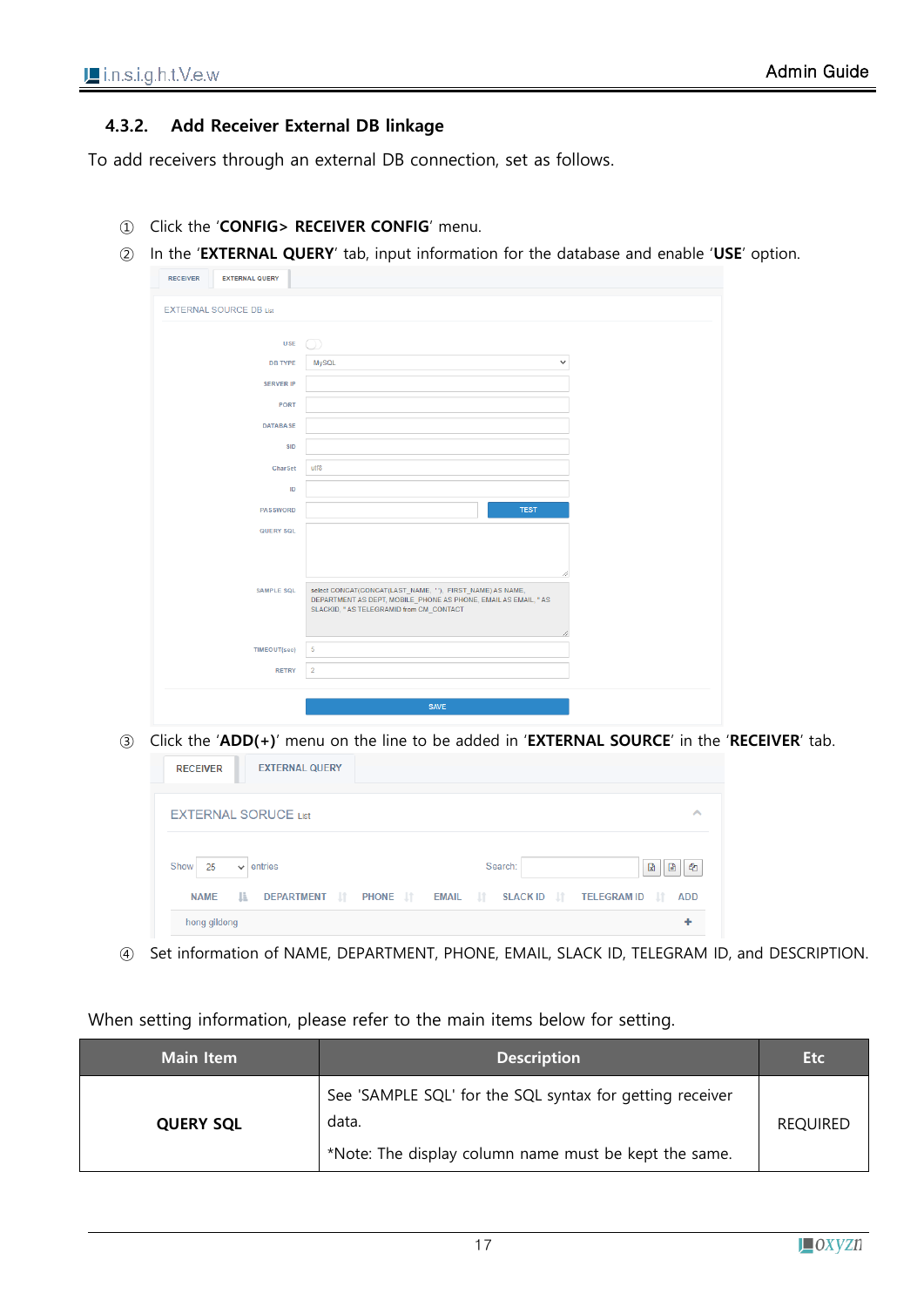÷

## <span id="page-17-0"></span>**4.4. Configure Notification Group**

A notification group consists of a notification type, an event filter, and a receiver. And the actual notification is made based on it. In other words, notifications of notification type are applied to assigned receivers according to detailed event filter conditions for each notification group.

#### <span id="page-17-1"></span>**4.4.1. Add Notification Group**

To add a Notification Group, set it up as follows.

#### ① Click the '**CONFIG> NOTIFICATION CONFIG**' menu.

② Click the '**+**' menu on the right upper in the '**NOTIFICATION GROUP**' tab.

|                     | Set information of NAME, DEPARTMENT, NOTIFICATION TYPE and USE. |              |          |
|---------------------|-----------------------------------------------------------------|--------------|----------|
| <b>ADD</b>          |                                                                 |              | $\times$ |
| <b>NAME</b>         |                                                                 |              |          |
| <b>DESCRIPTION</b>  |                                                                 |              |          |
| <b>NOTIFICATION</b> | $\nabla$ EMAIL                                                  |              |          |
| <b>TYPE</b>         | $\triangledown$ SMS(DB)                                         |              |          |
|                     | SMS(toast.com)                                                  |              |          |
|                     | SMS(ncloud.com)                                                 |              |          |
|                     | PagerDuty.com                                                   |              |          |
|                     | <b>Z</b> SLACK                                                  |              |          |
|                     | SLACK CHANNEL                                                   |              |          |
|                     | <b>7 TELEGRAM</b>                                               |              |          |
|                     | <b>7 TELEGRAM CHANNEL</b>                                       |              |          |
|                     | <b>Z</b> SCRIPT                                                 |              |          |
|                     | OpsNow.com                                                      |              |          |
| <b>USE</b>          |                                                                 | $\checkmark$ |          |
|                     | <b>ADD</b>                                                      |              |          |
|                     |                                                                 |              |          |
|                     |                                                                 |              | CLOSE    |

| Main Item                | <b>Description</b>                                                | Etc             |
|--------------------------|-------------------------------------------------------------------|-----------------|
| <b>NOTIFICATION TYPE</b> | In that notification group, select the notification type to apply | <b>REQUIRED</b> |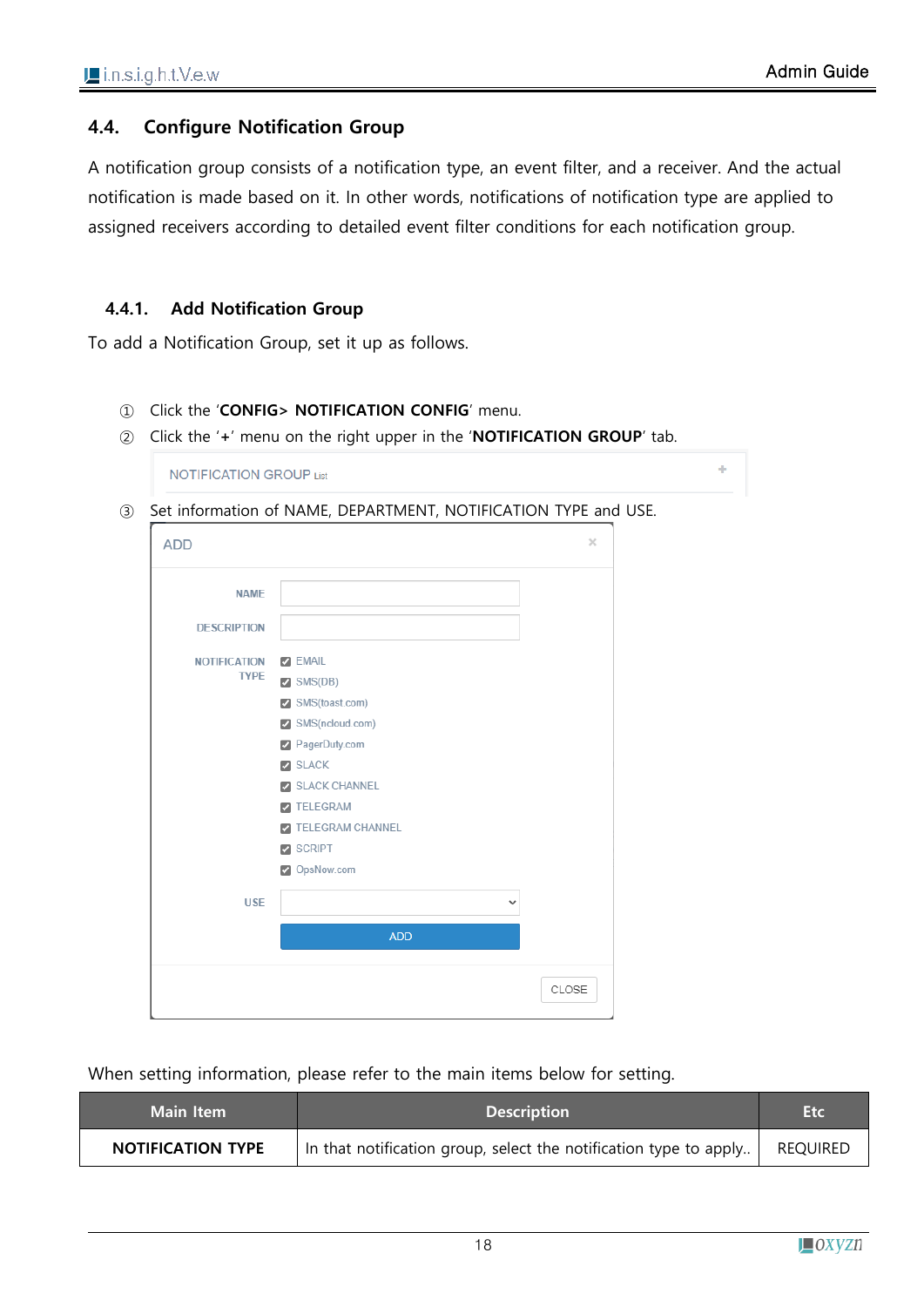#### <span id="page-18-0"></span>**4.4.2. Add Event Filter**

Set the event filter to be used in the notification group as shown below.

- ① From the list of NOTIFICATION GROUP, select the '**EVENT FILTER**' column value of the NOTIFICATION GROUP.
- ② Click the '**+**' menu on the right in the '**EVENT FILTER**' tab.

| <b>NOTIFICATION GROUP</b> | <b>EVENT FILTER</b> | <b>RECEIVER</b> |
|---------------------------|---------------------|-----------------|
| <b>EVENT FILTER List</b>  |                     |                 |

③ Set filtering conditions based on each event attribute value.

| CATEGORY                                         |                       | <b>AGENT</b>     |            |              |
|--------------------------------------------------|-----------------------|------------------|------------|--------------|
|                                                  | Equal<br>$\checkmark$ |                  | Equal      | $\checkmark$ |
| <b>NODENAME</b>                                  |                       |                  |            |              |
|                                                  |                       |                  | Equal      | $\checkmark$ |
| <b>SOURCE</b>                                    |                       | <b>SUBSOURCE</b> |            |              |
|                                                  | Equal<br>$\checkmark$ |                  | Equal      | $\checkmark$ |
| <b>ALERTGROUP</b>                                |                       | <b>ALERTKEY</b>  |            |              |
|                                                  | Equal<br>$\checkmark$ |                  | Equal      | $\checkmark$ |
| <b>MESSAGE</b>                                   |                       |                  |            |              |
|                                                  |                       |                  | Equal      | $\checkmark$ |
| <b>SEVERITY</b>                                  | <b>STATUS</b>         |                  | <b>USE</b> |              |
| <b>Z</b> CRITICAL <b>Z</b> WARNING <b>Z</b> INFO | Open 2 Close          |                  | YES        | $\checkmark$ |
|                                                  |                       | <b>ADD</b>       |            |              |
|                                                  |                       |                  |            |              |

The filter condition value details are as follows.

| <b>Filter Condition</b> | <b>Description</b>                                                                             | <b>Etc</b> |
|-------------------------|------------------------------------------------------------------------------------------------|------------|
| Equal                   | Data is equal with the input value.                                                            |            |
| <b>Not Equal</b>        | Data is not equal with the input value.                                                        |            |
| Include                 | If there is an item value equal to the data in the item value<br>described as input vlaue.     |            |
| Not Include             | If there is not an item value equal to the data in the item value<br>described as input vlaue. |            |
| <b>Start with</b>       | Data starts with the input value.                                                              |            |
| <b>Not Start with</b>   | Data does not start with the input value.                                                      |            |
| <b>End with</b>         | Data ends with the input value.                                                                |            |
| Not End with            | Data does not end with the input value.                                                        |            |
| <b>Like</b>             | Data contains the input value.                                                                 |            |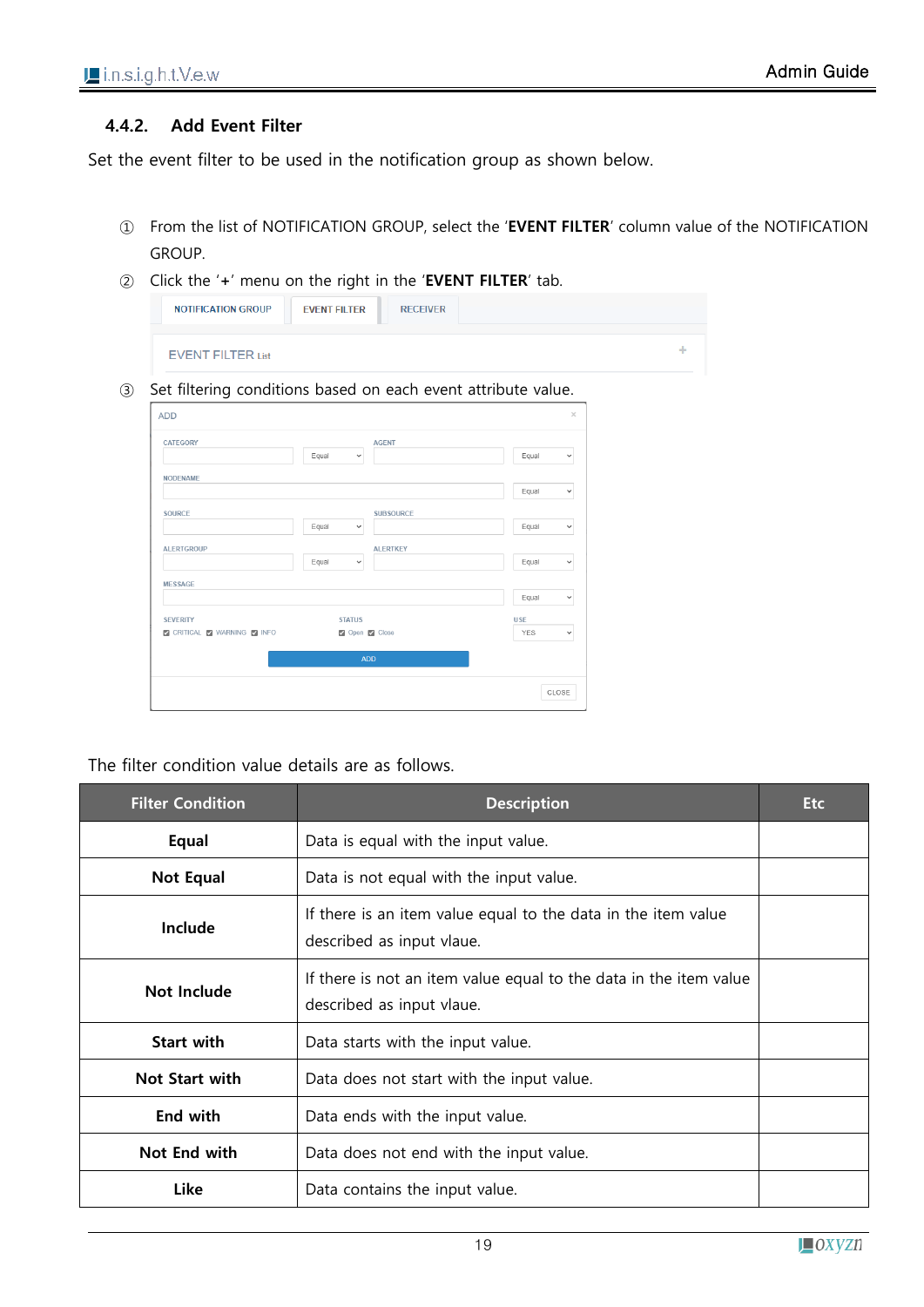| <b>Not Like</b> | Data does not contain the input value.                           |  |
|-----------------|------------------------------------------------------------------|--|
| Regex           | Data meets the regular expression input value. (partial support) |  |

#### <span id="page-19-0"></span>**4.4.3. Add Receiver**

Set the receivers to be applied in the notification group as below.

- ① From the list of NOTIFICATION GROUP, select the '**RECEIVER**' column value of the NOTIFICATION GROUP.
- ② Click the '**Add(+)**' menu to the right of the target line to be added in the '**RECEIVER LIST**' in the '**RECEIVER**' tab.

| <b>NOTIFICATION GROUP</b><br><b>EVENT FILTER</b><br><b>RECEIVER</b><br>w                                                                                                                |                    |
|-----------------------------------------------------------------------------------------------------------------------------------------------------------------------------------------|--------------------|
| <b>RECEIVER LIST Receiver</b>                                                                                                                                                           | $\curvearrowright$ |
| Show<br>Search:<br>$\vee$ entries<br>25<br>团<br>⊟                                                                                                                                       | e                  |
| <b>TELEGRAM ID</b> IT<br><b>DEPARTMENT</b><br><b>It</b><br><b>NAME</b><br>$\perp$ î<br><b>EMAIL</b><br><b>SLACK ID LT</b><br><b>DESCRIPTION IT</b><br>Jà.<br><b>PHONE</b><br><b>ADD</b> |                    |
| hong gildong                                                                                                                                                                            |                    |

③ Set information of NAME, DEPARTMENT, PHONE, EMAIL, SLACK ID, TELEGRAM ID, and DESCRIPTION.

| <b>NAME</b>         | hong gildong            |              |
|---------------------|-------------------------|--------------|
| <b>DEPARTMENT</b>   |                         |              |
| <b>PHONE</b>        | 010-0000-0000           |              |
| <b>EMAIL</b>        |                         |              |
| <b>SLACK ID</b>     |                         |              |
| <b>TELEGRAM ID</b>  |                         |              |
| <b>DESCRIPTION</b>  |                         |              |
| <b>NOTIFICATION</b> | <b>Z</b> EMAIL          |              |
| <b>TYPE</b>         | $\triangledown$ SMS(DB) |              |
|                     | SMS(toast.com)          |              |
|                     | SMS(ncloud.com)         |              |
|                     | SLACK                   |              |
|                     | <b>7</b> TELEGRAM       |              |
| <b>USE</b>          | YES                     | $\checkmark$ |
|                     | <b>ADD</b>              |              |

| <b>Main Item</b>         | <b>Description</b>                        | <b>Etc</b>      |
|--------------------------|-------------------------------------------|-----------------|
| <b>NOTIFICATION TYPE</b> | Select the type of notification to apply. | <b>REQUIRED</b> |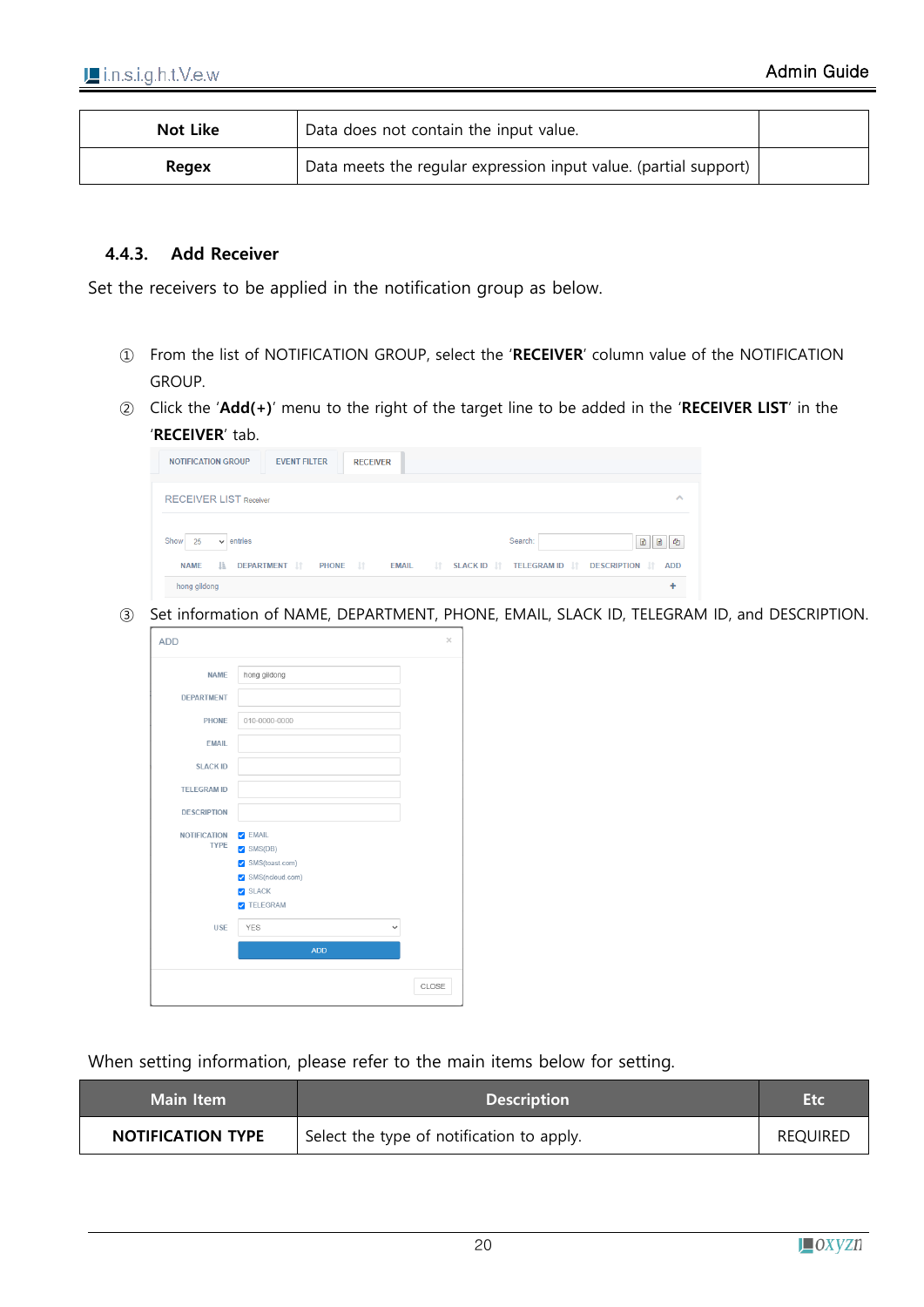÷

# <span id="page-20-0"></span>**4.5. Configure Message Change**

You can notify by changing some of the contents of the message. Add a message change rule to notify with changed contents of the message. It is notified in the changed message only at the time of notification, and the actual event message is not changed.

The Message Change is configure as follows.

- ① Click the '**CONFIG> MESSAGE CHANGE**' menu.
- ② Click the '**+**' menu on right upper.

**MESSAGE CHANGE List** 

③ Configure values of priority, original message, to be changed message, and so on.

| <b>ADD</b>      |              | $\times$ |
|-----------------|--------------|----------|
| <b>PRIORITY</b> |              |          |
| ORIGINAL        |              |          |
| <b>CHANGE</b>   |              |          |
| <b>CONTINUE</b> | $\checkmark$ |          |
| <b>USE</b>      | $\checkmark$ |          |
|                 | ADD          |          |
|                 |              | CLOSE    |

| <b>Main Item</b> | <b>Description</b>                                                                                                                      | <b>Etc</b>      |
|------------------|-----------------------------------------------------------------------------------------------------------------------------------------|-----------------|
| <b>PRIORITY</b>  | Be applied in order of priority.                                                                                                        | <b>REQUIRED</b> |
| <b>ORIGINAL</b>  | Enter the event message string to be applied.                                                                                           | <b>REQUIRED</b> |
| <b>CHANGE</b>    | Enter the string to be changed. If blank, delete the original<br>string.                                                                |                 |
| <b>CONTINUE</b>  | Choose whether or not to proceed with the settings in the<br>lower priority. In case of 'NO', sub-priority settings are not<br>applied. | <b>REQUIRED</b> |
| <b>USE</b>       | Choose whether to use the setting.                                                                                                      | <b>REQUIRED</b> |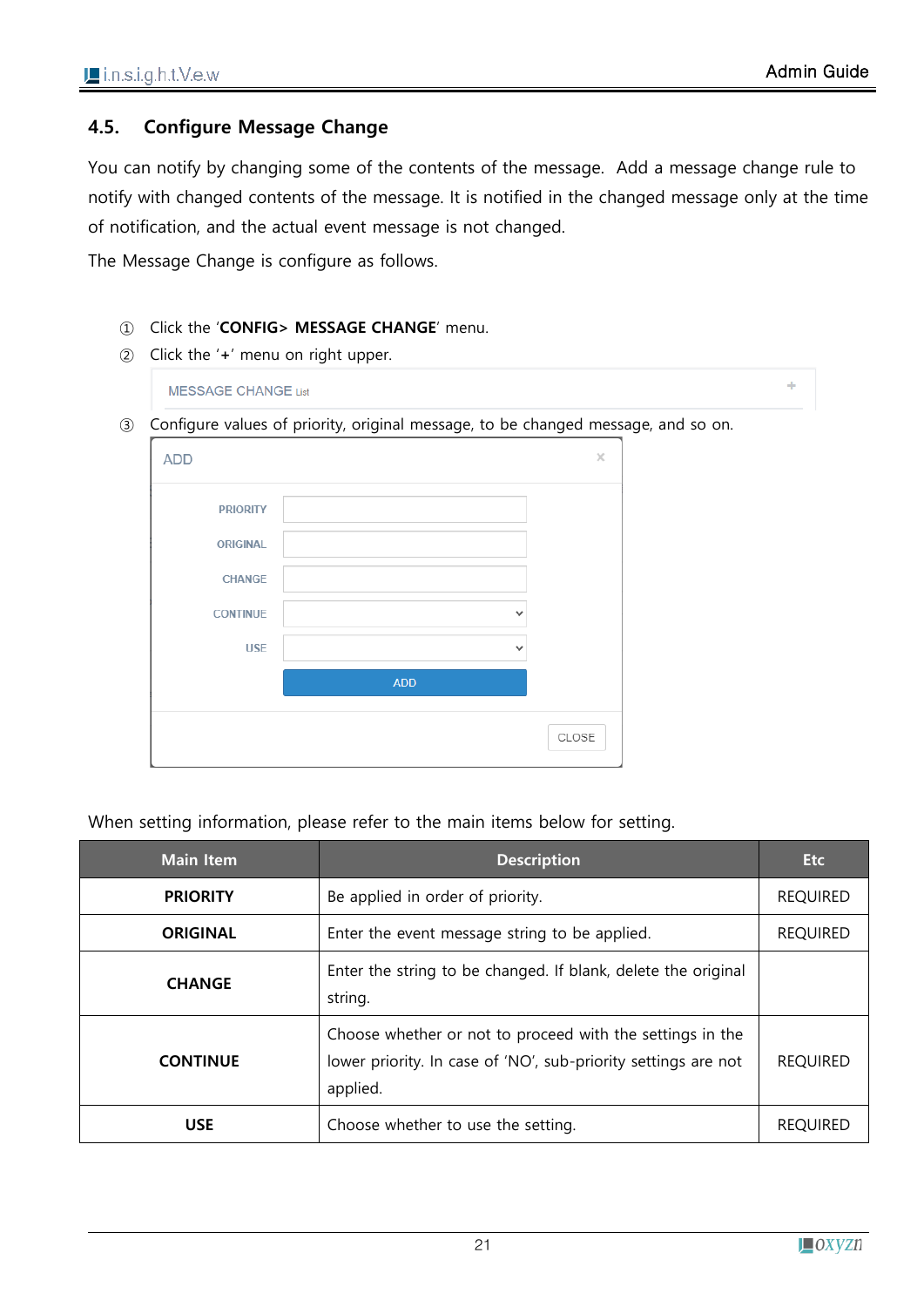ą.

#### <span id="page-21-0"></span>**4.6. Configure Exclude Notification**

You can set the notification exclusion period for each notification type so that notifications are not made for specific nodes or receivers.

#### <span id="page-21-1"></span>**4.6.1. Add Nodes for Exclude Notification**

Exclude notifications for specific nodes are set as follows.

- ① Click the '**CONFIG> EXCLUDE NOTIFICATION**' menu.
- ② Click the '**+**' menu on the right upper in '**EXCLUDE NOTIFICATION**' in the '**NODE**' tab.

| <b>NODE</b> |
|-------------|
|-------------|

```
EXCLUDE NOTIFICATION Exclude
```
③ Set information of TITLE, EXCLUDE START, EXCLUDE END, NOTIFICATION TYPE and USE.



- ④ From the list of EXCLUDE NOTIFICATION, select the '**NODE**' column value of the EXCLUDE NOTIFICATION.
- ⑤ Select the node to be excluded from '**NODE LIST**' in '**ASSIGN NODE**' tab and move it to '**ASSIGNED**'.

| <b>NODE LIST Node</b>         |                         |                                 | <b>ASSIGNED Node</b>                                                                      |
|-------------------------------|-------------------------|---------------------------------|-------------------------------------------------------------------------------------------|
| Show<br>$\vee$ entries<br>-50 | Search:                 |                                 | Show<br>Search:<br>$\vee$ entries<br>50                                                   |
| Jä.<br><b>NODENAME</b>        | $\perp$<br><b>ALIAS</b> | $\perp$ î<br><b>DESCRIPTION</b> | Jã.<br>$\perp$ î<br><b>NODENAME</b><br>$\mathbf{u}$<br><b>DESCRIPTION</b><br><b>ALIAS</b> |
| node1                         | 노트1 수정                  | admin2 - node1ss                | No data available in table                                                                |
| Total: 1 rows                 |                         | Previous 1<br><b>Next</b>       | Total: 0 rows<br><b>Previous</b><br>Next                                                  |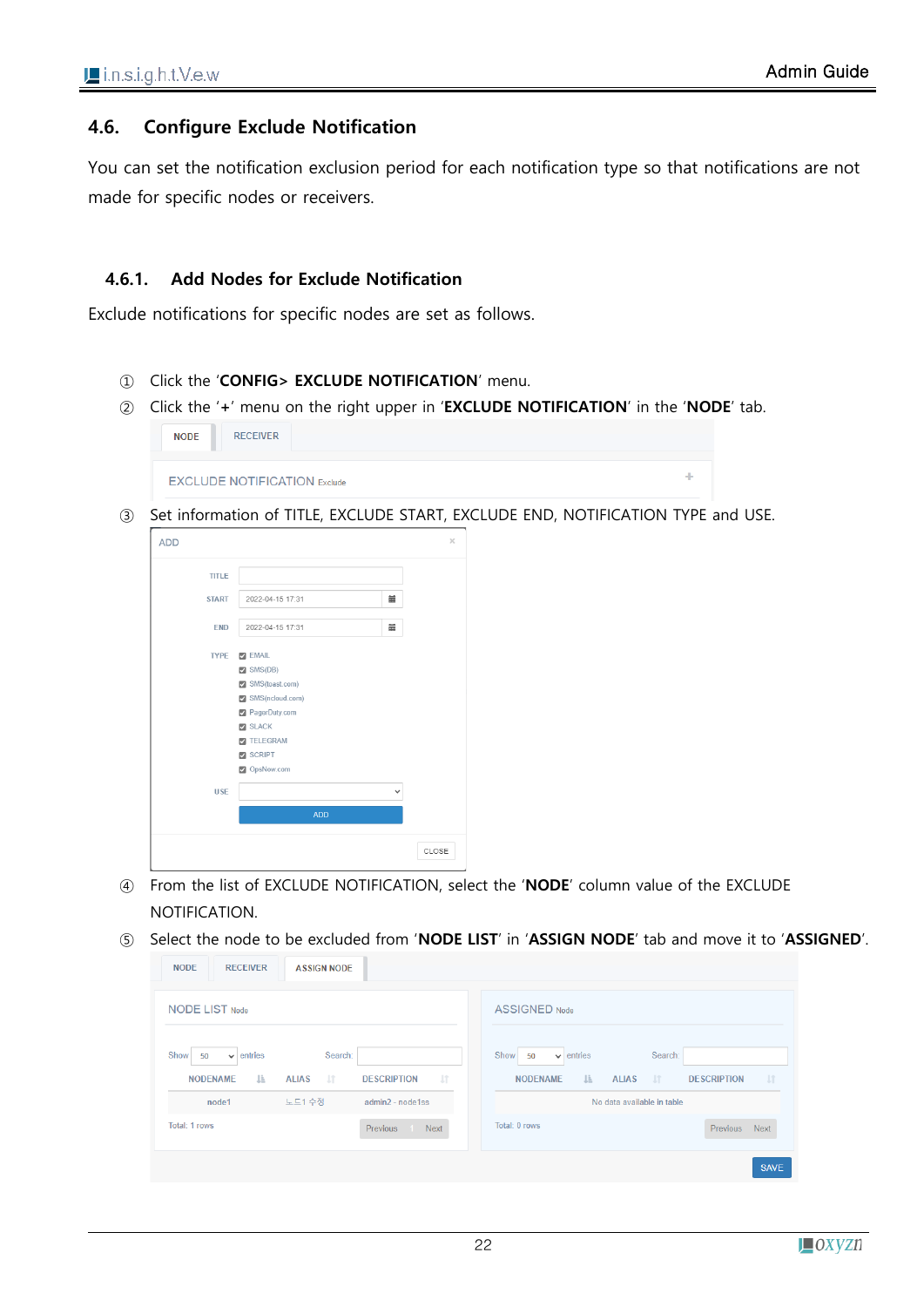#### <span id="page-22-0"></span>**4.6.2. Add Receivers for Exclude Notification**

Exclude notifications for specific receivers are set as follows.

- ① Click the '**CONFIG> EXCLUDE NOTIFICATION**' menu.
- ② Click the '**+**' menu on the right upper in '**EXCLUDE NOTIFICATION**' in the '**RECEIVER**' tab. **NODE RECEIVER**

| <b>EXCLUDE NOTIFICATION Exclude</b> |  |
|-------------------------------------|--|
|                                     |  |

③ Set information of TITLE, EXCLUDE START, EXCLUDE END, NOTIFICATION TYPE and USE.

| <b>ADD</b>   |                                   | $\asymp$ |
|--------------|-----------------------------------|----------|
| <b>TITLE</b> |                                   |          |
| <b>START</b> | 藟<br>2022-04-15 17:41             |          |
| <b>END</b>   | 藟<br>2022-04-15 17:41             |          |
| <b>TYPE</b>  | $\nabla$ EMAIL                    |          |
|              | $\triangledown$ SMS(DB)           |          |
|              | SMS(toast.com)<br>SMS(ncloud.com) |          |
|              | SLACK                             |          |
|              | <b>7 TELEGRAM</b>                 |          |
| <b>USE</b>   | v                                 |          |
|              | <b>ADD</b>                        |          |
|              |                                   |          |
|              |                                   | CLOSE    |
|              |                                   |          |

- ④ From the list of EXCLUDE NOTIFICATION, select the '**RECEIVER**' column value of the EXCLUDE NOTIFICATION.
- ⑤ Select the node to be excluded from '**RECEIVER LIST**' in '**ASSIGN RECEIVER**' tab and move it to '**ASSIGNED**'.

| <b>NODE</b><br><b>RECEIVER</b><br><b>ASSIGN RECEIVER</b>                                                                                              |                                                                                                                                            |
|-------------------------------------------------------------------------------------------------------------------------------------------------------|--------------------------------------------------------------------------------------------------------------------------------------------|
| <b>RECEIVER LIST Receiver</b>                                                                                                                         | <b>ASSIGNED Receiver</b>                                                                                                                   |
| Show<br>entries<br>Search: $\vert s \vert$<br>50<br>$\checkmark$<br><b>NAME</b><br>1ì.<br><b>DEPARTMENT</b><br><b>DESCRIPTION</b><br><b>LT</b><br>Jî. | Show<br>entries<br>Search:<br>50<br>$\checkmark$<br><b>It</b><br><b>It</b><br><b>DEPARTMENT</b><br><b>DESCRIPTION</b><br><b>NAME</b><br>ΠĿ |
| hong2 gildong 2<br>SSS                                                                                                                                | No data available in table                                                                                                                 |
| Total: 1 rows (filtered from 20 total entries)<br>Next<br><b>Previous</b>                                                                             | Total: 0 rows<br><b>Previous</b><br>Next                                                                                                   |
|                                                                                                                                                       | <b>SAVE</b>                                                                                                                                |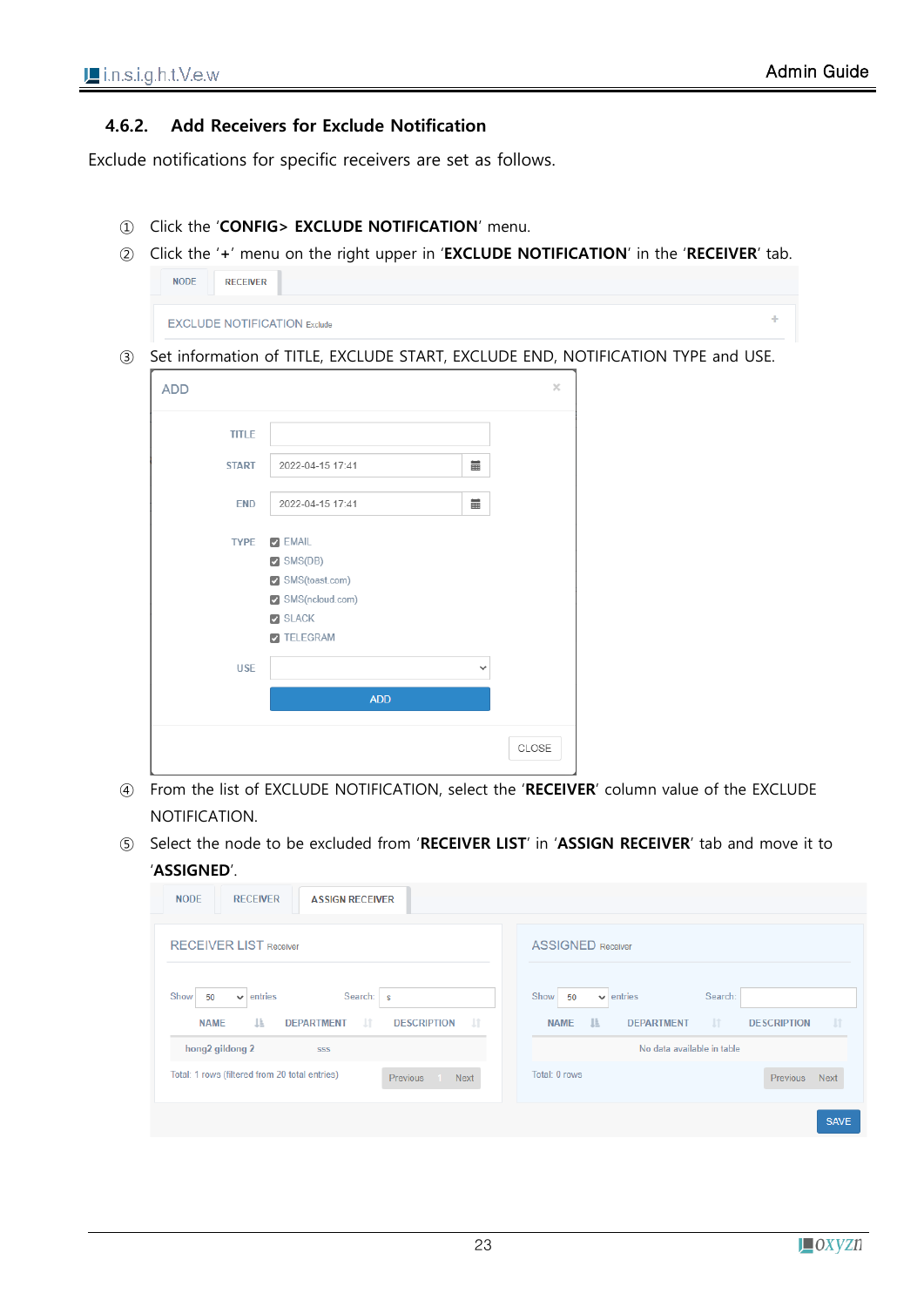# <span id="page-23-0"></span>**Appendix 1. Event Properties**

Event property variable values that can be used in the subject format or message format in the 'NOTIFICATION TYPE' menu in the config settings are as follows.

| <b>Variable</b>     | <b>Description</b> | <b>Etc</b> |
|---------------------|--------------------|------------|
| \$hostname          | Hostname           |            |
| \$receiver          | Receiver           |            |
| \$category          | Category           |            |
| \$source            | Source             |            |
| \$subsource         | Sub-source         |            |
| <b>\$alertgroup</b> | Alert Group        |            |
| \$alertkey          | Alert Key          |            |
| \$severity          | Severity           |            |
| \$tally             | Repeat Count       |            |
| \$occurtime         | Occurred Time      |            |
| <b>\$status</b>     | <b>Status</b>      |            |
| \$message           | Message of Event   |            |
| \$agent             | Agent              |            |
| \$collector         | Collector          |            |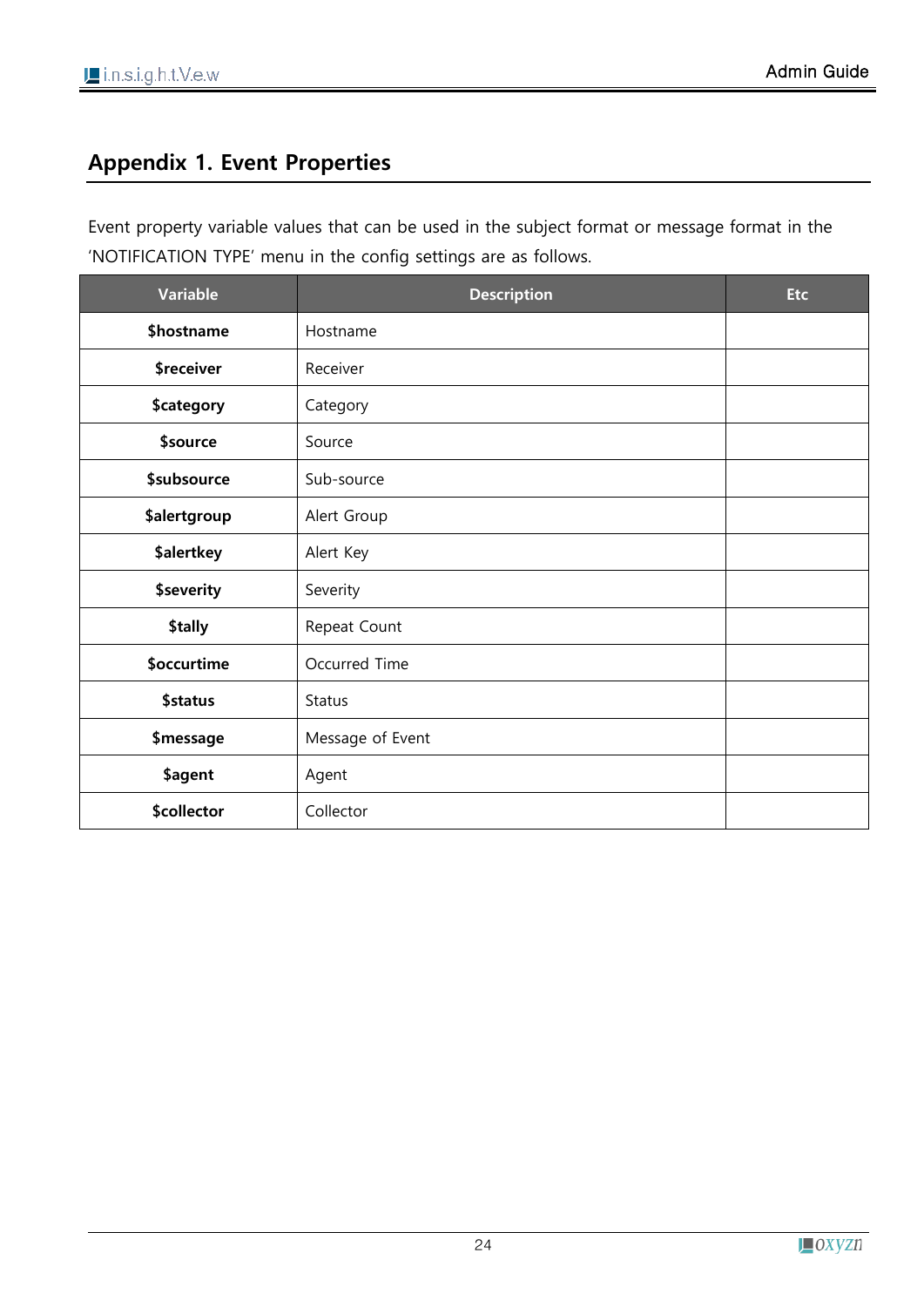# <span id="page-24-0"></span>**Appendix 2. Support Information**

# **▷ Product Download**

The insightVew product can be download from the following website.

| <b>Type</b>      | Content                   | ar v |
|------------------|---------------------------|------|
| Download Website | http://www.insightvew.com |      |

# **▷ Feedback**

For the insightVew product and other enquiries, please contact our website.

| Type           | <b>Content</b>         | <b>Etc</b> |
|----------------|------------------------|------------|
| Vendor Website | http://www.oxyzn.co.kr |            |
| Email          | help@oxyzn.co.kr       |            |